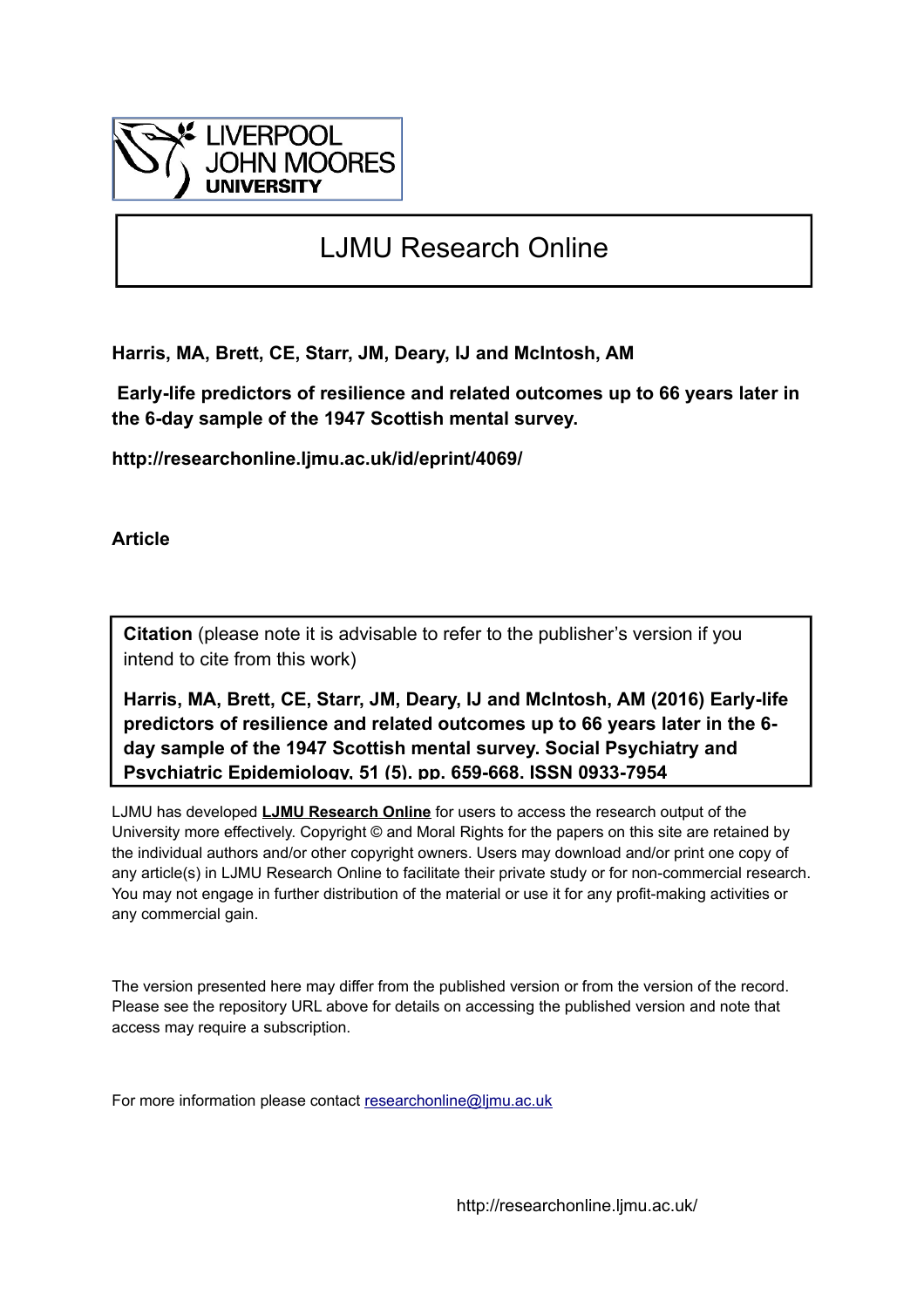# **Early-life Predictors of Resilience and Related Outcomes up to 66 Years Later in the 6-Day Sample of the 1947 Scottish Mental Survey**

Mathew. A Harris<sup>1,\*</sup>, Caroline E. Brett<sup>1</sup>, John M. Starr<sup>1,2</sup>, Ian J. Deary<sup>1</sup> and Andrew M. McIntosh<sup>1,3</sup>

<sup>1</sup> Centre for Cognitive Ageing and Cognitive Epidemiology, University of Edinburgh

<sup>2</sup> Alzheimer Scotland Dementia Research Centre, University of Edinburgh

<sup>3</sup> Division of Psychiatry, University of Edinburgh

\* Corresponding author: Mathew Harris Centre for Cognitive Ageing and Cognitive Epidemiology, University of Edinburgh, 7 George Square, Edinburgh, EH8 9JZ, United Kingdom. Tel. +44 131 650 4008 Fax. +44 131 651 1771 Email: mat.harris@ed.ac.uk

## **Acknowledgements**

The 6-Day Sample follow-up study (MRC G1001401/1) and the Centre for Cognitive Ageing and Cognitive Epidemiology (MR/K026992/1) are supported by the cross-council Lifelong Health and Wellbeing Initiative. Funding from the Biotechnology and Biological Sciences Research Council (BBSRC) and Medical Research Council (MRC) is gratefully acknowledged. IJD and AMM are supported by Wellcome Trust Strategic Award (reference 104036/Z/14/Z). We thank reviewers of the original manuscript for suggestions that helped us to improve the article.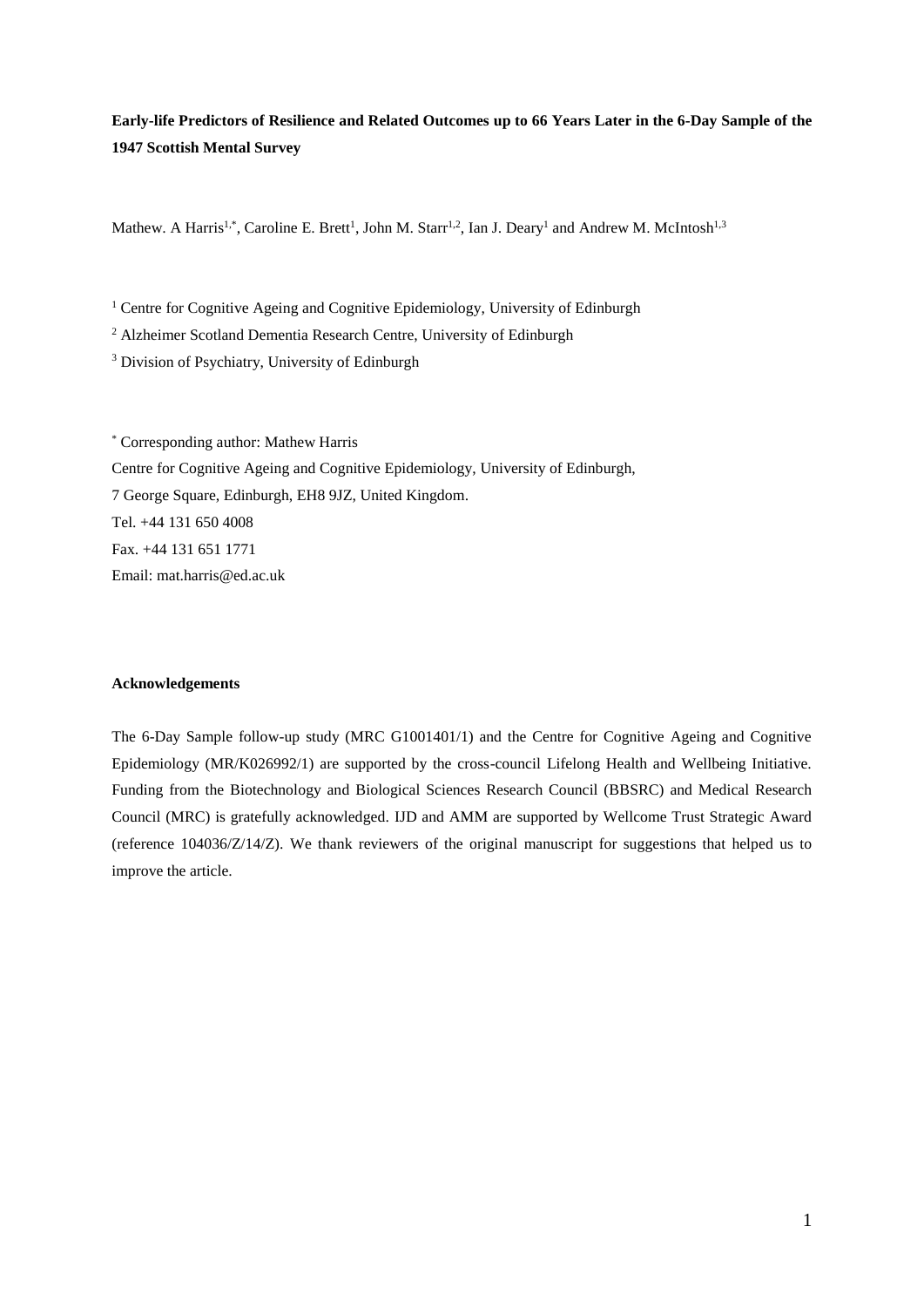#### **Abstract**

*Purpose:* Psychological resilience, the ability to manage and quickly recover from stress and trauma, is associated with a range of health and wellbeing outcomes. Resilience is known to relate to personality, self-esteem and positive affect, and may also depend upon childhood experience and stress. In this study, we investigated the role of early-life contributors to resilience and related factors in later life.

*Methods:* We used data from the 6-Day Sample of the Scottish Mental Survey 1947, an initially representative sample of Scottish children born in 1936. They were assessed on a range of factors between the ages of 11 and 27 years, and resilience and other outcomes at 77 years.

*Results:* Higher adolescent dependability unexpectedly predicted lower resilience in older-age, as did childhood illnesses, while a count of specific stressors experienced throughout early life significantly predicted higher laterlife resilience. We also observed significant cross-sectional correlations between resilience and measures of physical health, mental health, wellbeing and loneliness. Some of the associations between early-life predictors and later-life outcomes were significantly mediated by resilience.

*Conclusions:* Our results support the hypothesis that stress throughout early life may help to build resilience in later-life, and demonstrate the importance of resilience as a mediator of other influences on health and wellbeing in older age. We suggest that the mechanisms determining how early-life stress leads to higher resilience are worthy of further investigation, and that psychological resilience should be a focus of research and a target for therapeutic interventions aiming to improve older-age health and wellbeing.

*Key words:* resilience, personality, early-life stress, health and wellbeing, 6-Day Sample.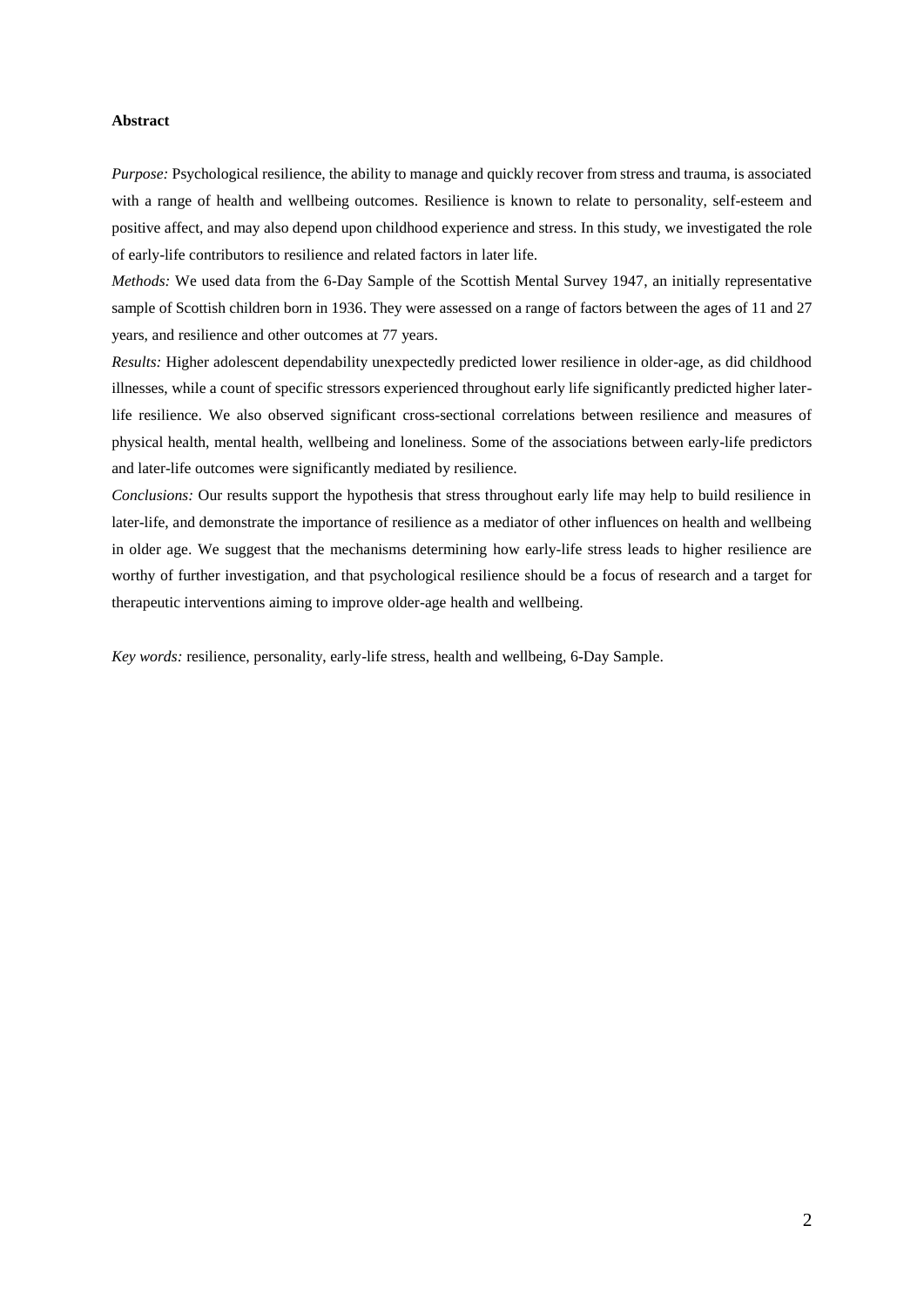#### **Introduction**

Life can be stressful, but the long-term effects of stress depend on how it is processed. Adaptation to stress is often referred to as vulnerability or resilience, depending on whether risk of psychiatric illness is conferred or mitigated. Specifically, psychological resilience is the ability to positively adapt to adversity [1] and effectively manage the associated trauma [2], facilitating recovery from stressful events [3]. An increasing amount of research is focused on psychological resilience and its underlying mechanisms, due to its clear association with important health and wellbeing outcomes. Smith and colleagues [4], testing their Brief Resilience Scale in student samples, observed moderate negative correlations of -.41 to -.56 between resilience, and depression and anxiety. Others have shown similar associations between resilience and mental health incidence and severity in other populations [5-7]. While physical resilience is defined in terms of positive outcomes to health problems, higher psychological resilience (generally assessed using questionnaires) has also been associated with better physical health [6], including reduced symptom severity in a range of physical illnesses [4,8]. As morbidity increases with ageing, psychological resilience may be particularly relevant in later life.

Resilience has been closely associated with personality traits. Campbell-Sills, Cohan and Stein [9] assessed the relations between scores on the Connor-Davidson Resilience Scale and the Big Five traits in a sample of 132 undergraduates. They observed a strong negative correlation between resilience and neuroticism (-.65), and positive associations with extraversion (.61) and conscientiousness (.46). Nakaya, Oshio and Kaneko [10] produced very similar results using the Adolescent Resilience Scale. Further studies have demonstrated that individual differences in personality account for approximately 40% of variance in resilience scores [11-12]. Other factors positively associated with resilience include positive affect [3], self-esteem and optimism [13], secure attachment in early childhood [3], parental support in later childhood [14] and perceived social support in adulthood [15]. Friborg et al. [11] also suggested that individuals of higher intelligence should be able to apply their cognitive abilities to coping with adversity. However, they did not find evidence to support their hypothesis, and, to our knowledge, none have since assessed the relationship between resilience and intelligence.

Stress in childhood may also be associated with higher resilience in adulthood. Martin and Martin [16] argued that being able to cope with recent stressful events, maintaining a positive developmental outcome depends upon resources that develop in response to childhood adversity. Lyons and colleagues [17-18] present evidence from longitudinal primate studies for 'stress inoculation', indicating that stress, if not too severe, promotes resilience. Shapero et al. [19] observed stress inoculation in humans; among 163 adolescents studied for three years, moderate stress during childhood (prior to age 12-13 years) reduced the risk of a depressive response to stress in adolescence (up until age 15-16 years). However, others propose that those exposed to higher levels of stress in early life can become *less* able to effectively manage subsequent stress, and that this 'stress sensitisation' is associated with a range of psychiatric disorders [20-21]. Whether inoculation or sensitisation occurs in reaction to stress may be determined by individual differences in glucocorticoid responsivity or innate coping strategies, or by external factors such as support from others. Alternatively, it could be the severity of stress; Middlebrooks and Audage [22] argue that, while 'positive stress' is important for the development of coping skills, 'toxic stress' can be severely detrimental to development. They also suggest an intermediary category of 'tolerable stress', the result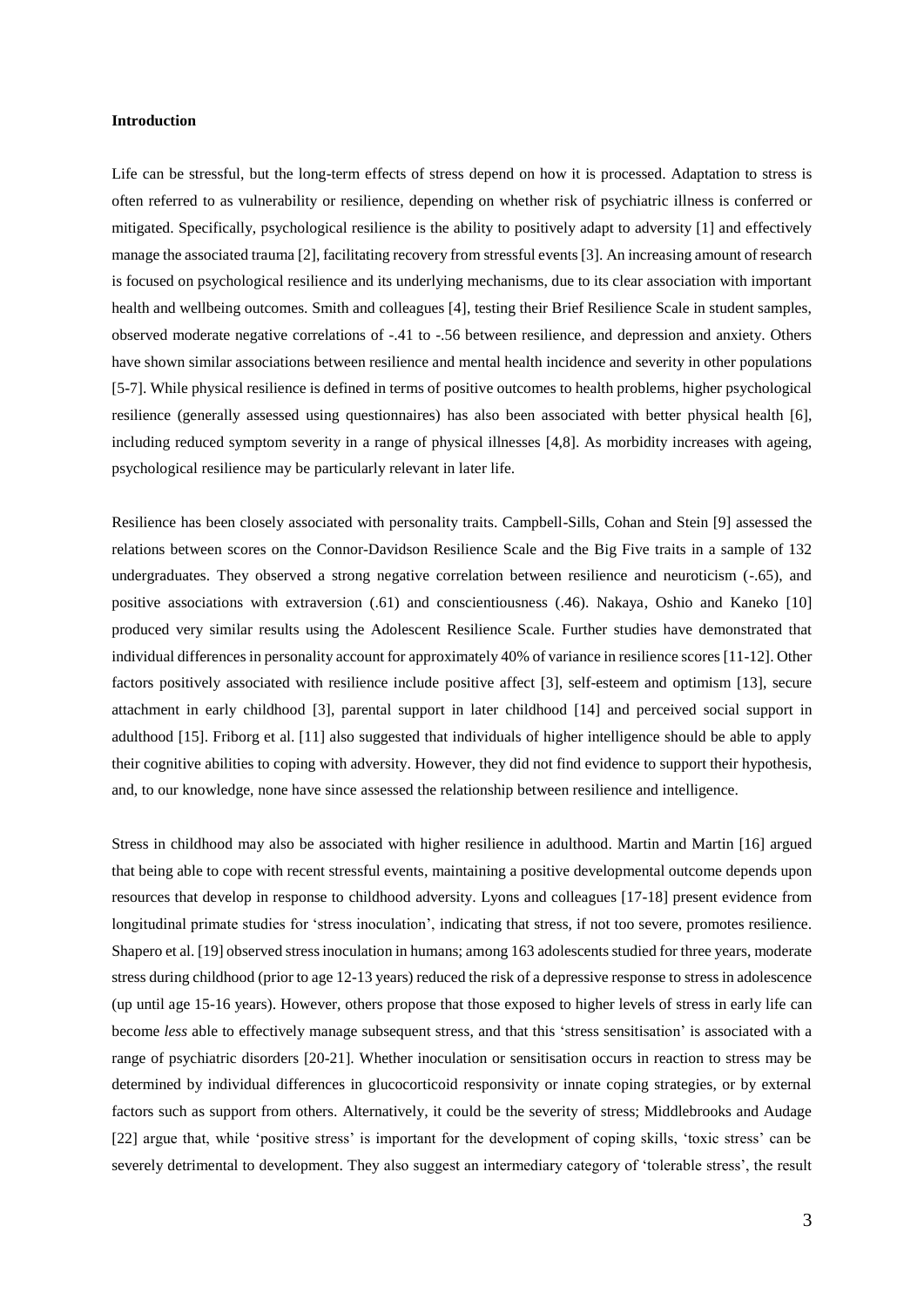of which depends upon individual differences and environmental factors. As of yet, the effects of early-life stress on later resilience are poorly understood, as are the effects of early stress inoculation or sensitisation on later-life outcomes.

The present study investigated the contributions of various early-life factors, recorded between 11 and 27 years of age, to psychological resilience in later life, measured by questionnaire at age 77. We used data from the 6- Day Sample, an initially representative sample drawn from the 1947 Scottish Mental Survey of Scottish children born in 1936 [23-25]. We aimed to identify whether factors influencing development –IQ, personality, environmental circumstances and adversity in childhood, and stressors throughout early adulthood –predicted resilience up to 66 years later. We hypothesised that childhood dependability would be positively correlated with later resilience, in line with previous evidence of a positive relationship between similar personality traits and resilience. As more intelligent individuals should be able to apply their cognitive abilities to overcoming adversity, we also expected a positive correlation between childhood intelligence and later resilience. All other predictors – childhood illness, social deprivation, home and school moves, parents' deaths or separation, and similar measures of deprivation and trauma throughout early-adulthood – were treated as stressors, expected to predict either higher resilience due to stress inoculation, or lower resilience due to sensitisation.

To confirm the relevance of resilience in older age, we also assessed its contemporaneous associations with physical health, mental health, subjective wellbeing, loneliness and cognitive ability. In line with previous findings, we expected higher resilience to be associated with better physical health, fewer mental illness symptoms, higher subjective wellbeing and lower loneliness. We also speculated that resilience may protect against cognitive decline, hypothesising that higher resilience would be associated with higher cognitive ability in older age, and relatively reduced cognitive decline from childhood to older age. Finally, we expected that some of the early-life variables predicting resilience would show direct associations with those related to resilience in older age, and that these relationships would be mediated by resilience.

#### **Methods**

#### *Participants*

Almost all children born in 1936 and present at schools in Scotland on  $4<sup>th</sup>$  June 1947 completed the second Scottish Mental Survey (SMS1947) [26]. A sample of this cohort were selected for further study and confirmed to be representative of the population [27]. As participants were chosen based on their dates of birth being on one of six days throughout the year, this sample was referred to as the '6-Day Sample'. Participants were studied in further detail at school and through a series of almost annual home visits up until age 27 [23]. Of the original 1,208 sample members, 634 were traced through the UK National Health Service Central Register as alive and resident in Scotland, England or Wales at the beginning of the follow-up study [28]. In response to invitations sent to these 634 people (and one other who had emigrated), 174 (91 female) completed an initial questionnaire, and 131 (72 female) subsequently completed a telephone interview. Participants were first tested in 1947 at the mean age of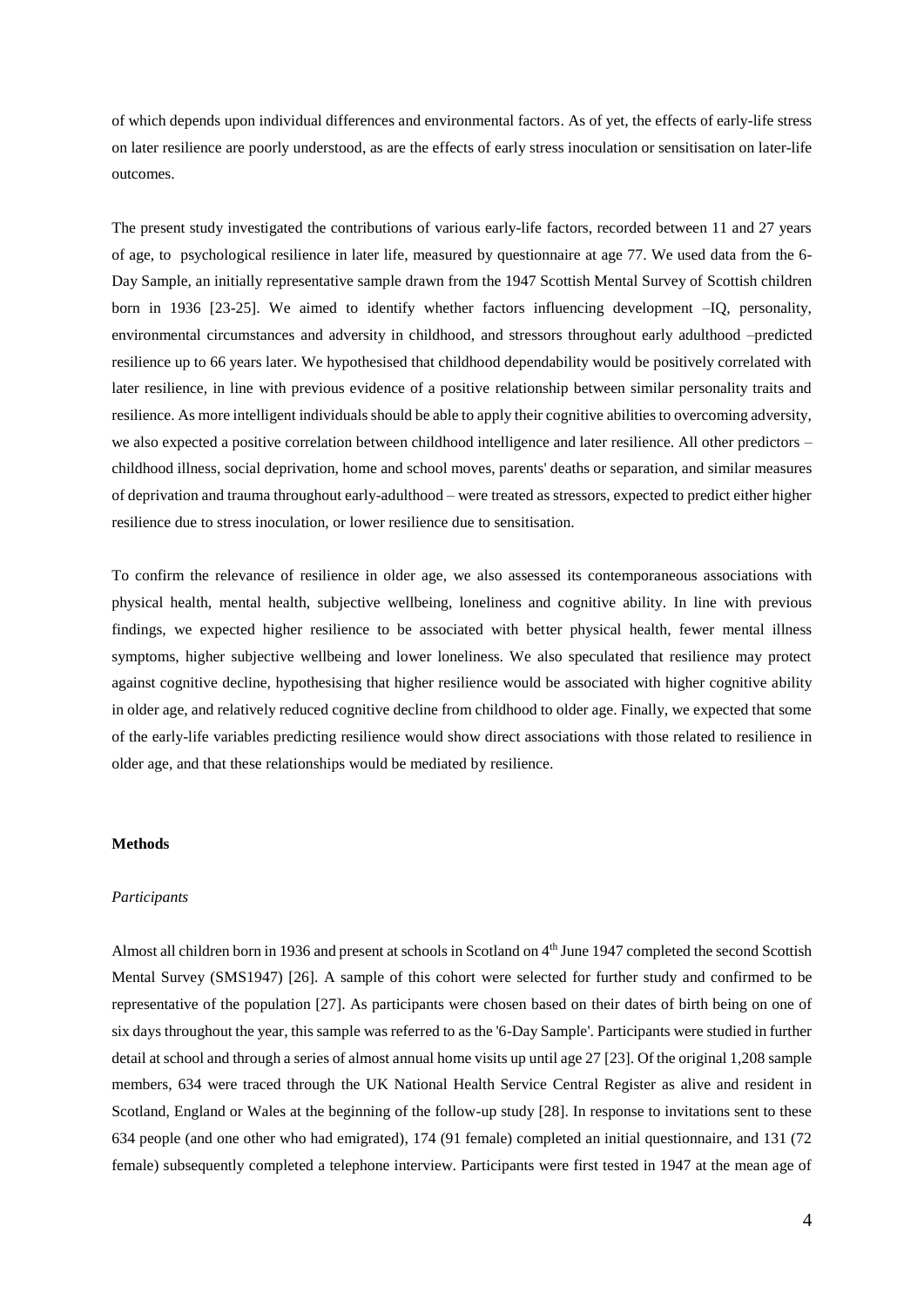10.9 (SD=0.3), and completed the questionnaire and telephone interview in 2013 at the mean ages of 76.7 (SD=0.4) and 77.1 (SD=0.3), respectively. Further details are included in *Table 1*. Those who completed the follow-up study had higher mean scores on the Moray House Test of intelligence and were rated by their teachers as more dependable than the population as a whole [25,29].

## **<Insert** *Table 1* **about here>**

#### *Measures*

*Childhood IQ:* Participants in the SMS1947, including 1,112 of the 6-Day Sample, completed the Moray House Test No. 12 [30]. We derived an IQ-type score from this test by adjusting for age and standardising with a mean of 100 and SD of 15 (MHT IQ). Shortly after the SMS1947, members of the 6-Day Sample also completed Form L of Terman and Merrill's 1937 revision of the Stanford-Binet Test [26,31], providing a second measure of childhood intelligence (SB IQ).

*Childhood illness:* Participants underwent a medical examination in 1950, and notes on physical health were taken during home visits in 1951, 1953 and 1954 [27]. The number of serious illnesses recorded at these times was used as a measure of childhood illness.

*Dependability:* At around the same time as the medical examination, the 6-Day Sample members' teachers rated them on six personality characteristics, each on a five-point scale. These characteristics – 'self-confidence', 'perseverance', 'stability of moods', 'conscientiousness', 'originality' and 'desire to excel' – were selected from a longer list of traits devised by Terman [32]. Deary et al. [24] previously subjected the 6-Day Sample's adolescent characteristic ratings to principal component analysis (PCA), identifying a component they denoted 'dependability', on which perseverance, stability of moods and conscientiousness loaded heavily. We also used the first unrotated component underlying the six characteristic ratings as a measure of dependability.

*Social class:* We derived childhood social class from participants' fathers' occupations, recorded in 1947 [26], and coded according to the UK's 1951 Classification of Occupations [33-34], giving a score from 1 to 5.

*Family environment:* Family size and birth order were recorded shortly after the SMS1947 [26]. The numbers of rooms and residents in each participant's household were also recorded annually from 1950 to 1954 [27]. Home occupancy rate was calculated for each year, dividing number of residents by number of rooms, and then averaged across years.

*Childhood stressors:* Information on parents' deaths, divorces and separations was recorded systematically through the questionnaire booklet completed in 2013. Any occurring before the age of 18 were counted as childhood stressors. The sum of school moves, recorded in 1947 [26] and 1950 [27], and home moves, recorded annually up until 1963 [23], was used separately as a measure of early-life mobility. Home and school moves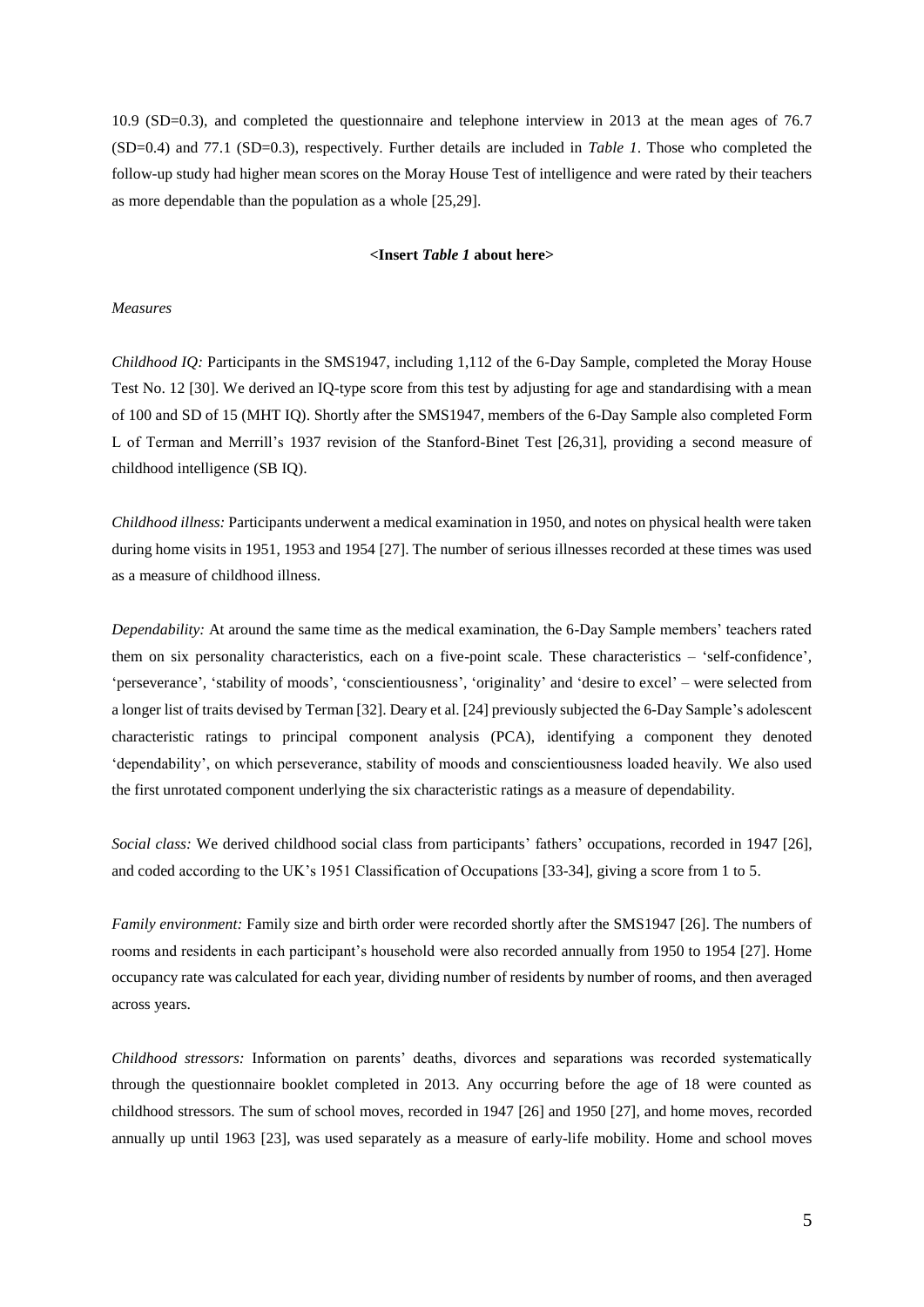have previously been linked to poorer health [35] and academic performance [36], possibly due to associated stress.

*Early-adulthood stressors:* Participants' occupations were recorded annually up until age 27. Divorces were recorded retrospectively when General Register House records were checked in 1969. Any periods of unemployment, a high number of changes of occupation before age 27, divorce before age 30 and death of a parent between 18 and 30 were counted as early adulthood stressors. Childhood stressors and early-adulthood stressors were also combined as a measure of early-life stressors.

*Resilience:* The Brief Resilience Scale (BRS) [4] was incorporated into the questionnaire booklet. It comprises six statements, three positively worded, e.g. 'I tend to bounce back quickly after hard times', and three negatively worded, e.g. 'I have a hard time making through stressful events'. Responses to each are provided on a five-point scale from 'strongly disagree' to 'strongly agree', converted to a score between 1 and 5, and summed to produce a total score out of a possible 30.

*Older-age health:* The questionnaire booklet included a series of questions on health conditions and prescribed medications, and one asking participants to rate their own health on a five-point scale from 'Excellent' to 'Poor'. During the telephone interview, participants also completed Townsend's Functional Ability Scale [37], a nineitem assessment of the impact of health on daily living. Through PCA, we derived a strong single component explaining 57.3% of the variance in number of health conditions (component loading: .77), number of medications (.80), self-rated health (.81) and functional ability (.65), which we used as a measure of older-age health.

*Older-age wellbeing:* The questionnaire booklet also included the 14-item Hospital Anxiety and Depression Scale (HADS) [38] and the 14-item Warwick-Edinburgh Mental Well-Being Scale (WEMWBS) [39]. Total scores were used as measures of poor mental health and subjective wellbeing, respectively. Additionally, a single-item measure of loneliness asked participants to indicate, on a five-point scale from 'Never' to 'Most of the time', how often they felt lonely.

*Older-age cognitive ability:* During the telephone interview, participants completed the National Adult Reading Test (NART) [40], a 50-item vocabulary test, and Raven's Standard Progressive Matrices (RSPM) [41], a 60-item test of non-verbal reasoning. Test materials were sent to participants in a sealed envelope, which they were instructed to keep closed until the interview [25]. The residual of RSPM score over SB IQ was also used as a measure of lifelong cognitive change.

#### *Analysis*

Data were analysed in Matlab (2013a; MathWorks, Natick, MA). Three participants who reported a diagnosis of dementia were first excluded, and outlying data points were capped at three SDs from the mean. We used unpaired t-tests to check for gender differences in resilience and later-life outcomes, then assessed relations between earlylife factors and resilience in older age by computing Pearson's and Spearman's correlation coefficients. Early-life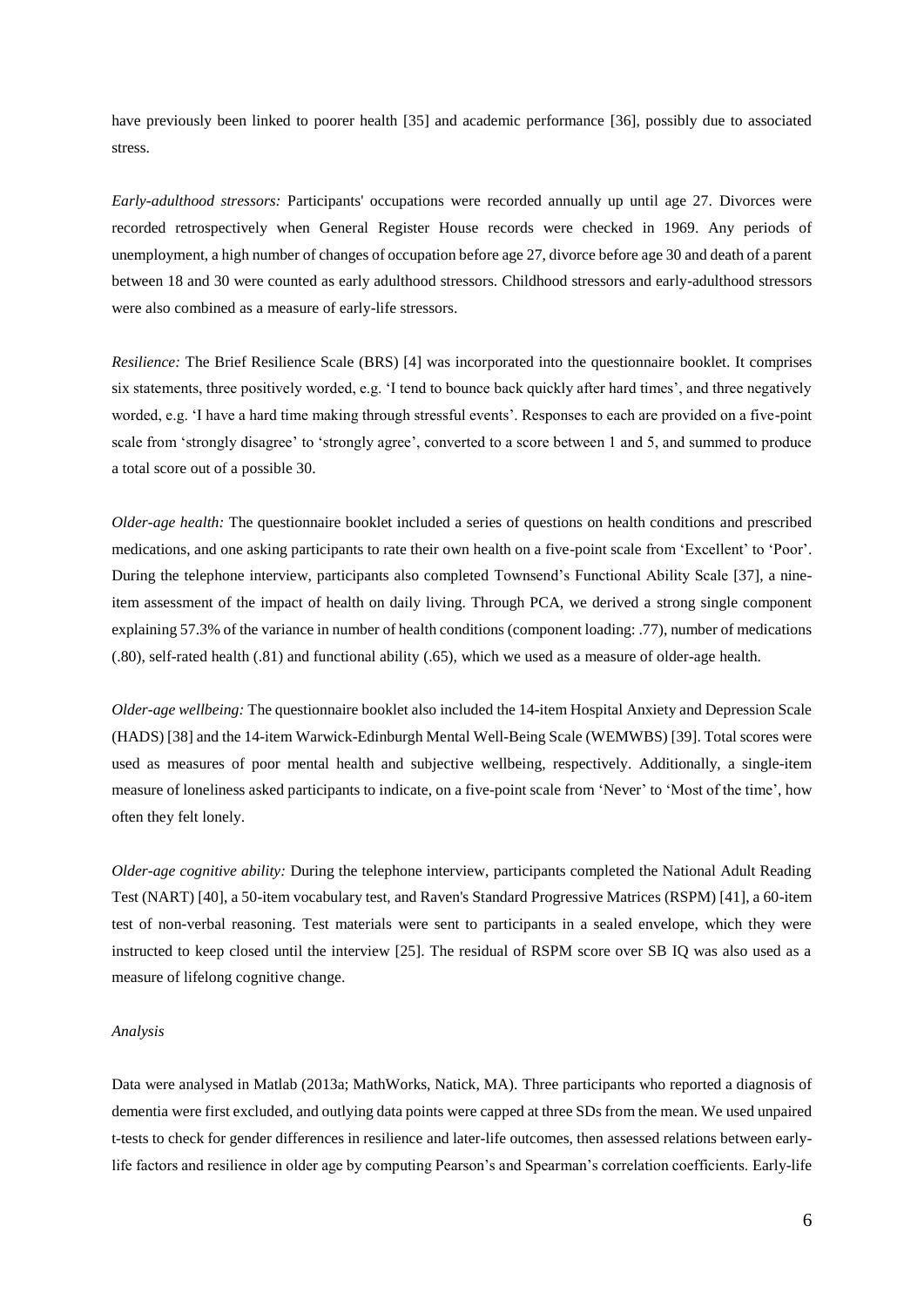variables predicting older-age resilience with a p value below .1 were then entered together into a generalised linear model of resilience. A separate model was used for combined early-life stressors. We assessed older-age correlates of resilience in the same way, first testing bivariate associations, then entering all those with a p value of less than .1 into a multivariate model of resilience. We then assessed the bivariate associations between earlylife predictors and later-life correlates of resilience, tested whether each significant association was mediated by resilience using multiple regression, as per Baron and Kenny's [42] method, and assessed the strength of any mediating effects using a Sobel test. Results with a p value below .05 are reported as significant, but are also considered in terms of the increased chance of making a Type 1 error due to multiple comparisons.

## **Results**

Descriptive statistics are presented in *Table 1*. More females than males were involved in the follow-up study, but there were no significant gender differences in resilience  $(t=1.23, p=.210)$  or any other later-life outcome (all p>.115). Subsequent analyses were therefore performed for males and females together.

We first assessed the longitudinal relationships between early-life factors and resilience in older age (*Table 2*). Measures of childhood IQ showed only weak positive correlations with later resilience, which were not significant. Resilience did, however, show a stronger and significant negative correlation with teachers' ratings of adolescent dependability ( $r=-18$ ,  $p=.021$ ). Childhood illness was significantly negatively associated with olderage resilience ( $p=-.16$ ,  $p=.034$ ). Childhood social class did not predict later-life resilience, nor did family size. Birth order showed a weak negative correlation, as did home and school moves throughout early life, while home occupancy rate showed a weak positive association – but none of these effects achieved significance. Childhood stressors significantly predicted higher resilience in older age ( $\rho$ =.16,  $p$ =.034), and early-adulthood stressors also showed a modest positive association close to achieving significance ( $\rho$ =.14,  $p$ =.062). Combined early-life stressors showed a moderate positive correlation with later-life resilience ( $\rho$ =.23,  $p$ =.003).

## **<Insert** *Table 2* **about here>**

Overall, five of the assessed early-life variables were significant (or near-significant) predictors of resilience: adolescent dependability, childhood illness, childhood stressors, early-adulthood stressors and combined earlylife stressors. These variables were entered together into a generalised linear model of resilience. After controlling childhood illnesses and early-life stressors, adolescent dependability still had a weak negative effect on resilience in older age, but this was no longer significant. However, controlling dependability and early-life stressors, childhood illness remained significantly negatively associated with older-age resilience ( $\beta$ =-.18, p=.018). Controlling dependability, illnesses and each other, number of childhood stressors remained a significant predictor of higher older-age resilience ( $\beta$ =.19, p=.012), and early-adulthood stressors still showed a positive association close to achieving significance. After controlling dependability and illness in a separate model, the combined total of early-life stressors also remained a significant predictor of higher resilience in later life ( $\beta$ =.21, p=.008).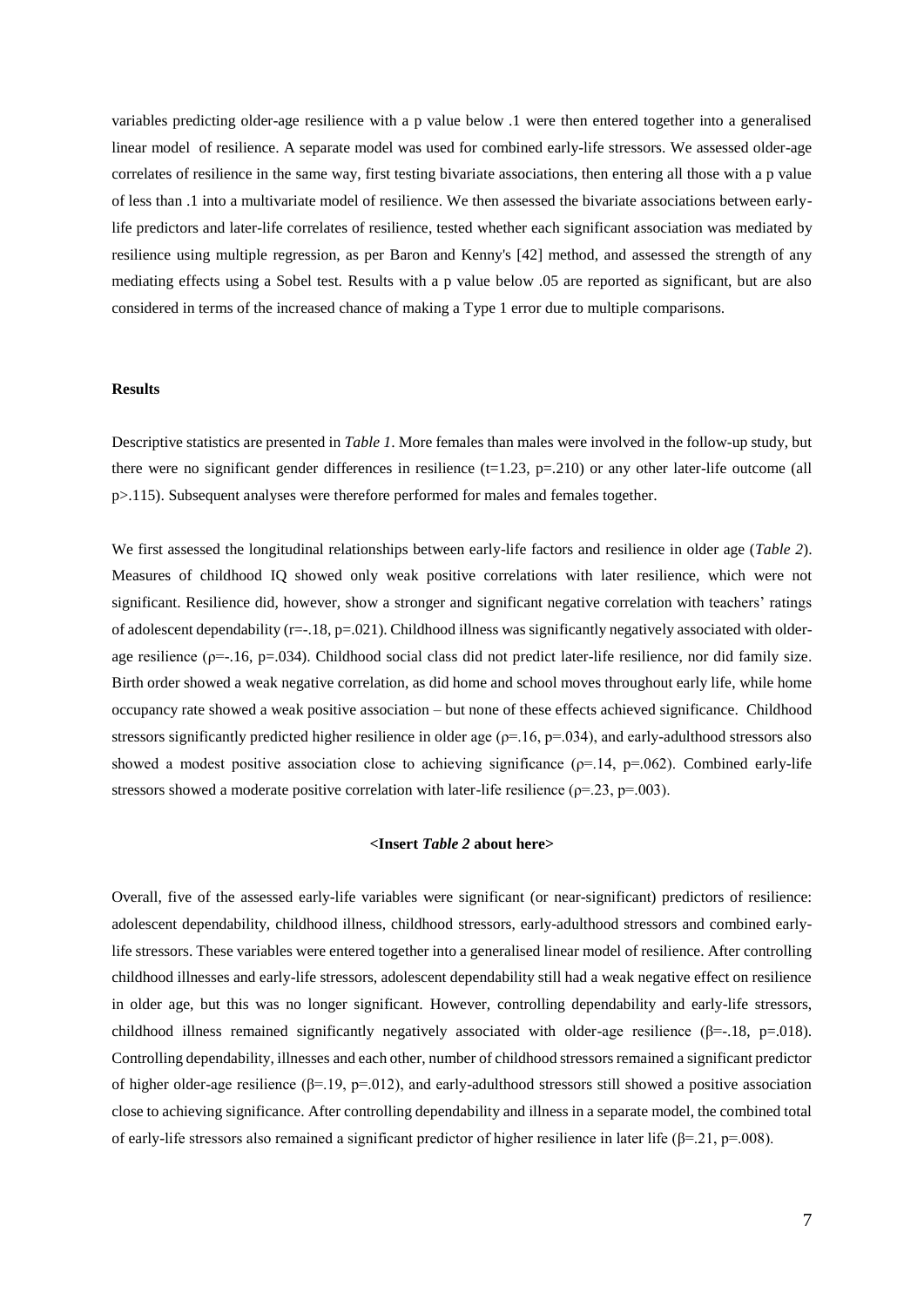To investigate the importance of resilience in later life, we also assessed relations between resilience and other older-age factors. As shown in *Table 3*, resilience was positively correlated with health in older age  $(r=.25, ...)$ p=.005), and showed a relatively strong negative correlation with scores on the HADS (r=-.46, p<.001; *Table 3*). Resilience was also associated with higher subjective wellbeing, as measured by the WEMWBS ( $r=41$ ,  $p<.001$ ), and negatively correlated with loneliness  $(r=-.23, p=.003)$ . Older-age cognitive abilities were weakly positively associated with resilience, but not significantly, and cognitive change over 66 years showed no association. As before, we entered significant correlates of resilience – health, mental health problems, wellbeing and loneliness – together into a multivariate model. After controlling other older-age correlates of resilience, HADS score still showed a moderate negative association with resilience  $(\beta = .32, p = .004)$ . Wellbeing and loneliness still showed weak but not significant associations, while older-age health no longer showed any association.

## **<Insert** *Table 3* **about here>**

Finally, we explored associations between early-life predictors and later-life correlates of resilience. For significant associations, we tested whether they were mediated by resilience. Childhood illnesses predicted poorer health in older age ( $\rho = -20$ ,  $p = 0.026$ ), and positively correlated with HADS score ( $\rho = 19$ ,  $p = 0.013$ ). Multivariate analyses indicated that, for each outcome, both childhood illness and resilience had significant independent associations, suggesting resilience partly mediated the effects of childhood illness on older-age health and mental health problems. This mediating effect did not achieve significance for health (z=1.75, p=.080), but did for mental health problems (z=2.09, p=.036). Early-adulthood ( $p=-.24$ , p=.002) and early-life ( $p=-.21$ , p=.005) stressors showed significant negative correlations with loneliness in older age. Modelled alongside resilience, each still showed a significant association, while, in each case, resilience did as well, again suggesting partial mediation. The mediating effect was significant for combined early-life stressors ( $z=2.23$ ,  $p=.026$ ), but not for earlyadulthood stressors separately.

#### **<Insert** *Table 4* **about here>**

#### **Discussion**

In this study, we explored the contribution of a range of early-life factors, some assessed as early as age 11 years, to resilience in later life, assessed at 77 years. Childhood intelligence, social class, family environment, and home and school moves, showed no significant association. However, higher adolescent dependability and a higher number of childhood illnesses significantly predicted lower older-age resilience, while a higher number of earlylife stressors significantly predicted higher resilience. Bivariate results were not corrected for multiple comparisons, but when predictors were entered together into a multivariate model of resilience, independent effects of childhood illness, childhood stress and total early-life stress remained significant. Resilience in turn was related to health, mental health, wellbeing and loneliness in older age. It was also a significant mediator of the relationships between childhood illness and older-age mental health, and early-life stressors and older-age loneliness.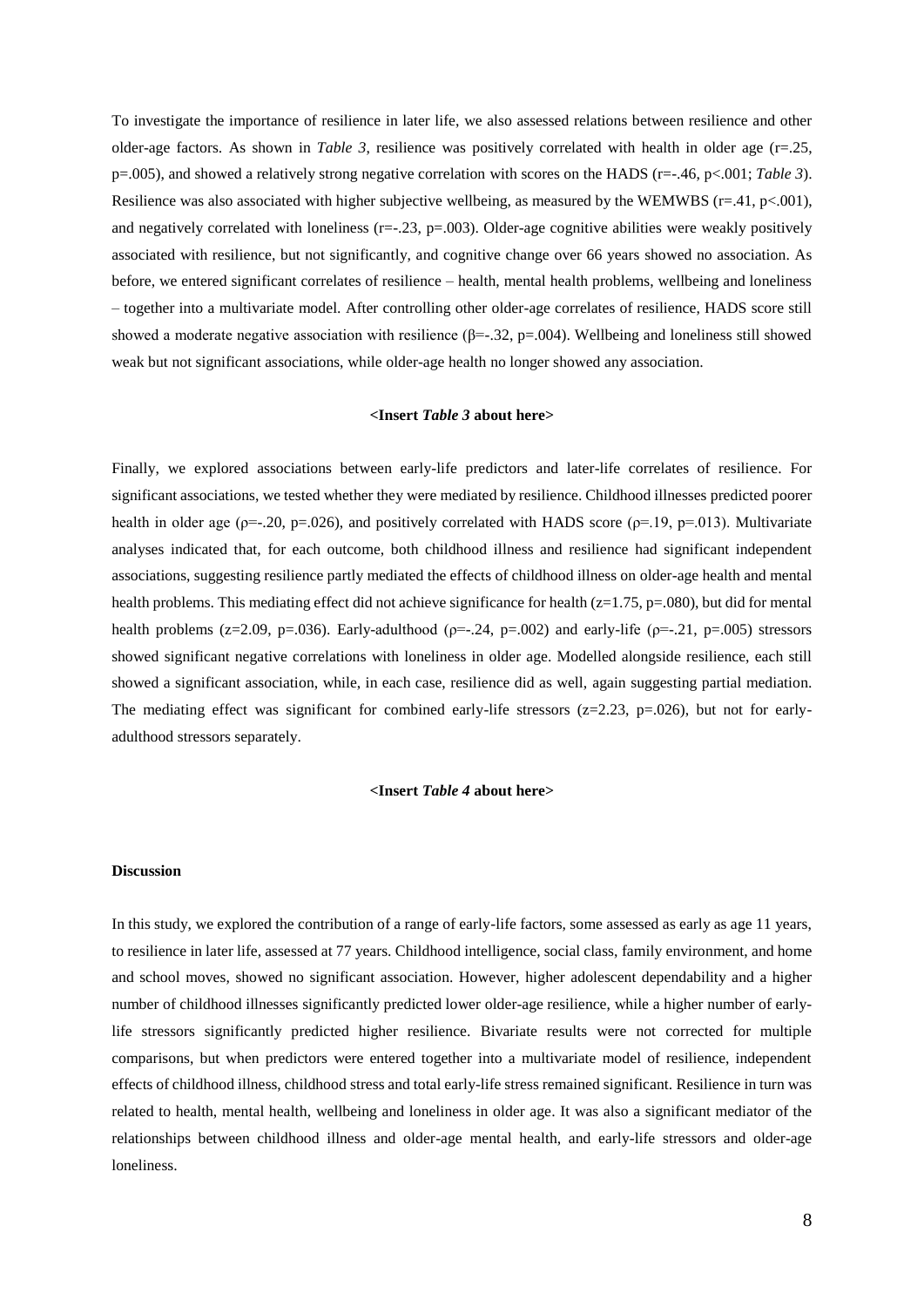The significant negative correlation between adolescent dependability and older-age resilience demonstrated an association between personality and resilience over more than six decades. This is consistent with previous work demonstrating a contemporaneous relationship [9-12], but is the first evidence of an association over such a long interval. In another recent study of data from the 6-Day Sample [43], adolescent dependability showed no significant correlation with its corresponding ratings or other personality measures in older age. This suggests the longitudinal relationship between personality and resilience in the present study was not simply due to the lifelong stability of personality and a contemporaneous relationship between the two in older age. Instead, perhaps more complex intermediary effects throughout life are responsible for this result. However, this correlation was negative, i.e. higher dependability predicted lower resilience. This seems unexpected, because previous work has shown a positive contemporaneous relationship between comparable personality traits and resilience [9-12]. This also indicates that the longitudinal association between resilience and dependability might be attributable to complex mechanisms operating throughout life. The relationship between resilience and other personality traits may be different at various stages of life, an important consideration for studying related constructs in participants of other ages.

Childhood illness also showed a negative relationship with later-life resilience, even after controlling other factors. This relationship, however, might be expected to be negative. Previous studies have observed a negative relationship between illness and psychological resilience [4-8], although this is normally interpreted as a sign of resilience protecting against the development of illnesses. If those of our participants higher in resilience in older age were already more resilient in childhood, this could have protected against childhood illness and then been retained throughout life into older age. Alternatively, childhood illness could have had an impact on physical resilience, by increasing expectations of succumbing to illness again in the future, and psychological resilience may also have been impaired if this susceptibility was perceived as extending to other stressors.

We also found that stressors throughout early life predicted higher resilience in later life. This may seem counterintuitive, considering the well-established relationships between early-life trauma and later behavioural and emotional problems, and psychiatric disorders [20-21,44-47]. However, stress does not lead to such problems in all cases [14], – perhaps not even in most cases [48]. Furthermore, it seems plausible that learning to adapt to stress effectively would require experience of stress [16], and previous results such as those of Shapero et al. [19], suggest moderate childhood stress protects against the later development of psychiatric problems. This has also been demonstrated through controlled animal experiments, allowing direct manipulation of stressors [18,49]. Importantly, these prior studies of stress inoculation assessed brief or moderate stressors, rather than chronic stress. However, Cicchetti and Rogosch [50] found that even a stressor as severe and prolonged as childhood physical abuse can lead to higher resilience. Our findings support the stress inoculation hypothesis, and, although none of our stressors were as severe as abuse, some were more severe or more prolonged than the stressors used in previous stress inoculation research, and still had a positive effect on later resilience.

Middlebrooks and Audage [22] differentiate between 'toxic stress' in childhood, usually relating to long-term neglect or abuse; 'tolerable stress', such as the death of a loved one or family disruption; and 'positive stress',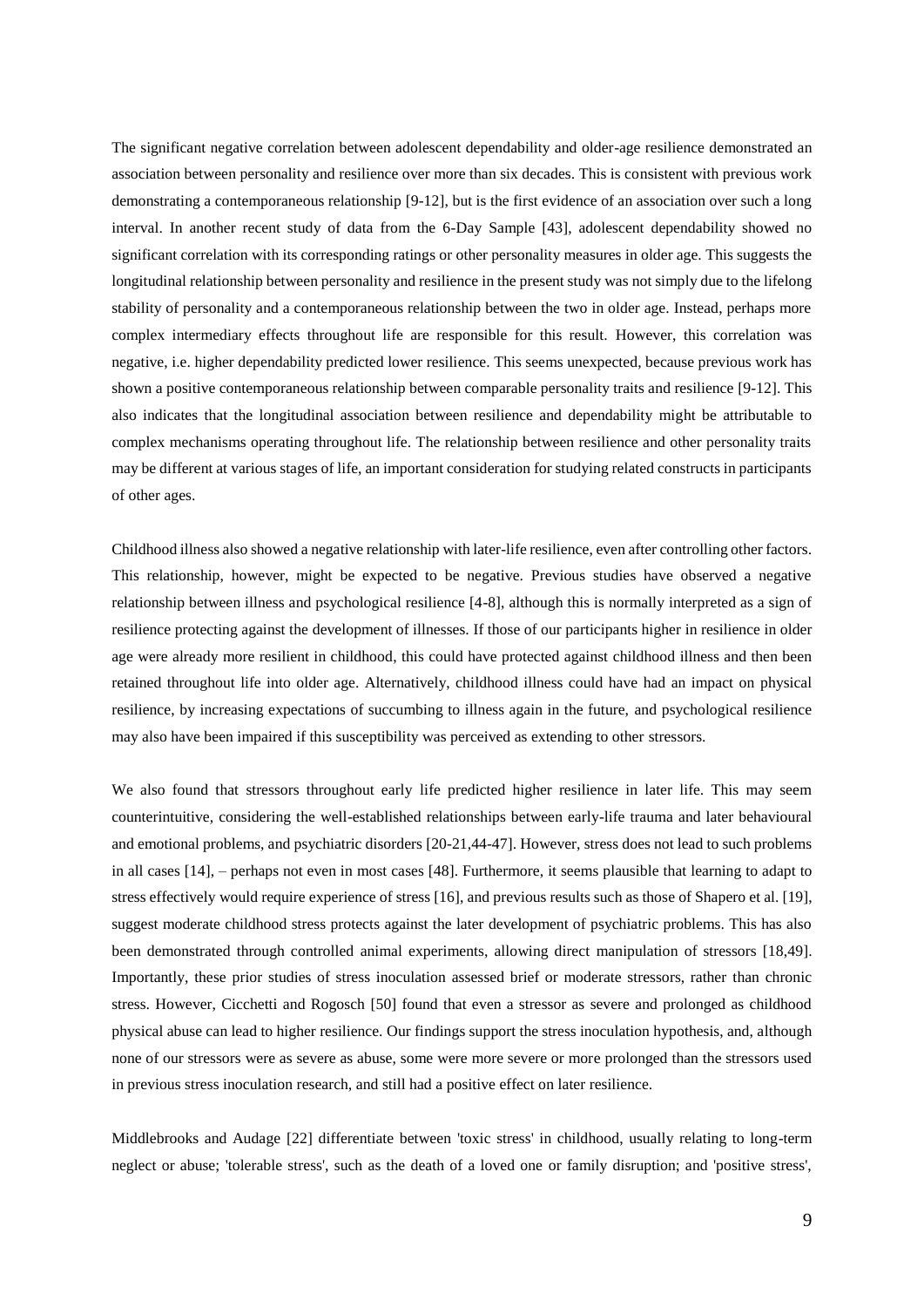relating to minor everyday stressors. They suggest that positive stress is helpful in developing coping mechanisms for dealing with stress in later life, and that, with the right pre-existing coping mechanisms and support from others, tolerable stress can act as positive stress too. Although some of the early-life stressors counted in this study seem severe, none would be categorised by Middlebrooks and Audage as toxic, so this model suggests all could have benefited resilience. We argue that participants in the present study who were exposed to higher levels of tolerable stress as children and young adults, through recovering from the associated trauma, developed greater resilience. Some members of the original 6-Day Sample may also have experienced higher levels of stress in childhood and early adulthood but without developing higher resilience. However, their lower resilience (and, by association, lower physical and mental wellbeing) could have made them less likely to participate in the followup study. Nonetheless, our results demonstrate that stress *can* lead to greater resilience, even if it does not in every case.

In light of this, we can now briefly revisit the negative relationship we observed between adolescent dependability and later-life resilience. Although one might expect a positive relationship between dependability and resilience, a negative relationship between dependability and early-life stressors might also be assumed; early-life stress has previously been associated with higher negative traits, such as neuroticism, and lower positive traits, such as conscientiousness [51-52]. If childhood stressors were associated with lower dependability in adolescence, as expected, and then also predicted higher resilience in later-life, as we observed, then a negative longitudinal relationship between dependability and resilience would be expected as well.

Resilience has previously been associated with physical and mental health problems [4-8]. Consistent with such findings, we observed moderate correlations between resilience and health, mental health and wellbeing in older age. Although resilience and other older-age outcomes were assessed at the same time, which means that the direction of causation cannot be inferred with any certainty, these results may demonstrate the importance of resilience to later-life outcomes, the usefulness of resilience scales as prognostic tools, and the potential of resilience as a target for therapeutic intervention. They also suggest that the resilience measure used was reasonably accurate. Although only mental health showed a significant independent association when later-life variables were included together in a multivariate model of resilience, this may simply reflect the degree of interrelation among mental health, physical health, wellbeing and loneliness [54-58]; the significant bivariate associations still represent valid results. Additionally, resilience significantly mediated the relationships between early-life stress and loneliness in older-age, and between childhood illness and older-age mental health. These results provide stronger evidence to support targeting resilience in therapeutic interventions.

Although the original 6-Day Sample was almost perfectly representative of the Scottish 1936 birth cohort, not all of the original participants were available and volunteered to take part in the follow-up study. Those who did differed significantly from the whole sample in terms of childhood factors such as IQ and dependability, as described by Johnson, Brett, Calvin and Deary [29]. A principal reason for original participants being excluded from the follow-up study was mortality – over 400 of the original sample died prior to the beginning of the followup study – which would of course affect any study of older people similarly. However, in this study, the main variables of interest were all related to mortality. Dependability [24] and resilience [59] both predict longevity, so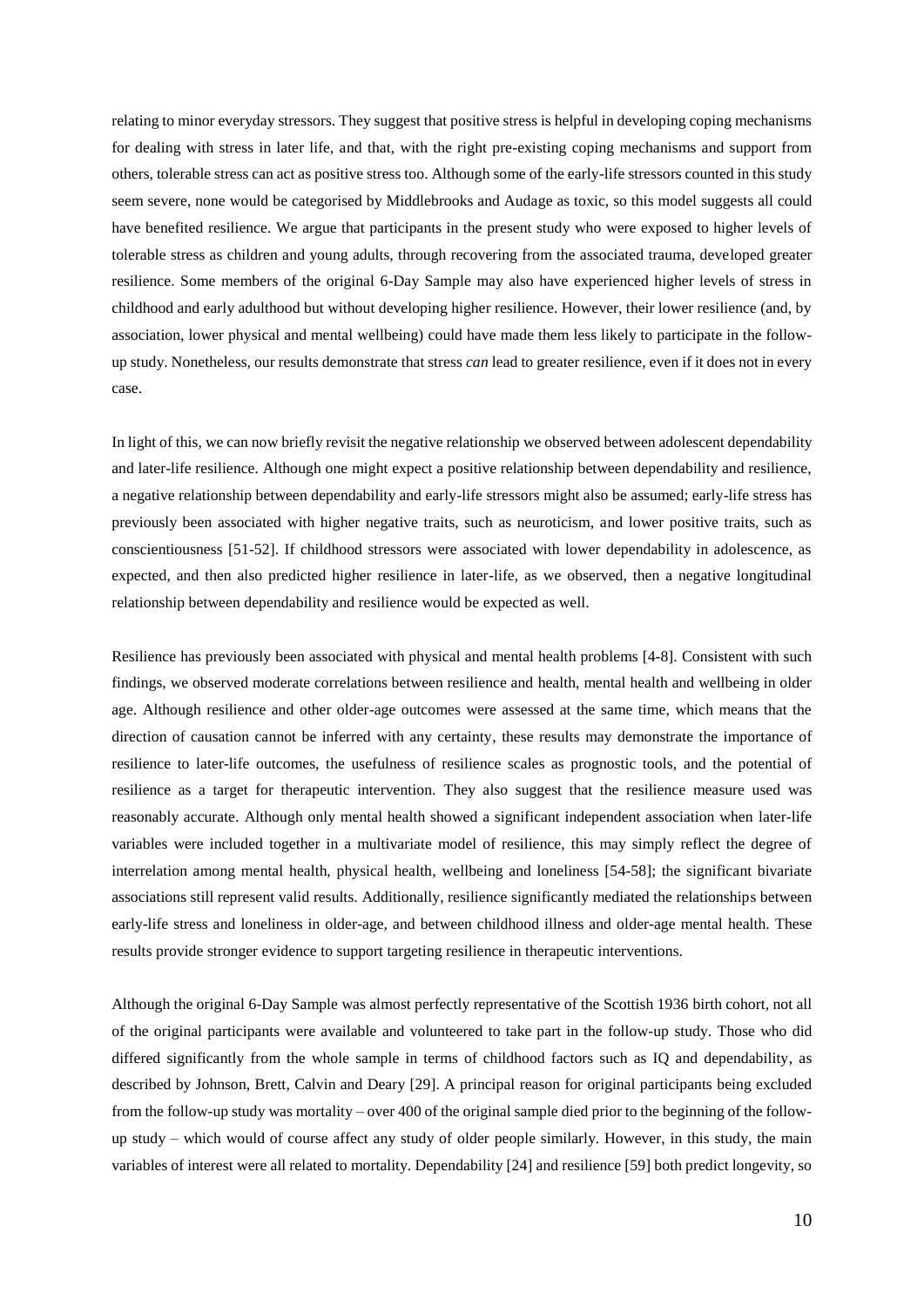original 6-Day Sample members low in both would be more likely to have died before the follow-up study. Participants low in dependability may have survived through to older-age due to higher resilience, and vice versa, which could explain the negative correlation we observed between the two. This provides further reason to also consider personality traits in future studies of resilience.

A related limitation was the size of the sample, which may not have provided enough power to identify more subtle predictors of later resilience. Also, the original 6-Day Sample was first studied for completely different reasons, almost seven decades ago, which meant some of the early-life measures were not perfect. We were able to create a measure of early-life stress from the data collected, but many more early-life stressors were not systematically recorded, and personality was not assessed within the context of what might today be called a standard model. It would be interesting to see how the availability of more established measures or more systematic assessment of these constructs would have affected our results. Future investigation of the relationship between early-life stress and resilience in particular should also consider subjective experience of stress, or physiological measures of stress response (e.g. cortisol levels), as various potential stressors will affect individuals differently. Likely generational differences in the impact of the stressors that we studied should also be considered; for example, parental separation is now more common and usually less traumatic than it would have been six decades ago. Finally, our measure of resilience may represent another limitation, as it consisted of only six items. However, the BRS has been validated as a measure of resilience previously [4], and it did relate to contemporaneous health and wellbeing measures as expected in this study.

Our main finding, that early-life stress predicts resilience in later-life, provides support for the stress inoculation hypothesis. This should, however, be considered within the context of the sample and measures we used. In many people, early-life trauma can have devastating long-term consequences, such as psychiatric disorders – but these people are less likely to have participated in our follow-up study at age 77. Among those who did take part, resilience may still have been lower among those exposed to more severe stressors that were not recorded. Our results suggest that early-life stress *can* lead to the development of higher resilience, rather than that it consistently does. Further research is required to identify factors determining whether or not people who experience early-life stress subsequently become more resilient, and other ways in which resilience might be enhanced. This is of particular importance, considering our other notable finding, that resilience mediates the effects of early-life factors on later-life health and wellbeing outcomes. Better understanding of the development of resilience throughout life may be an important stepping stone for research focused on improving health and wellbeing in older-age.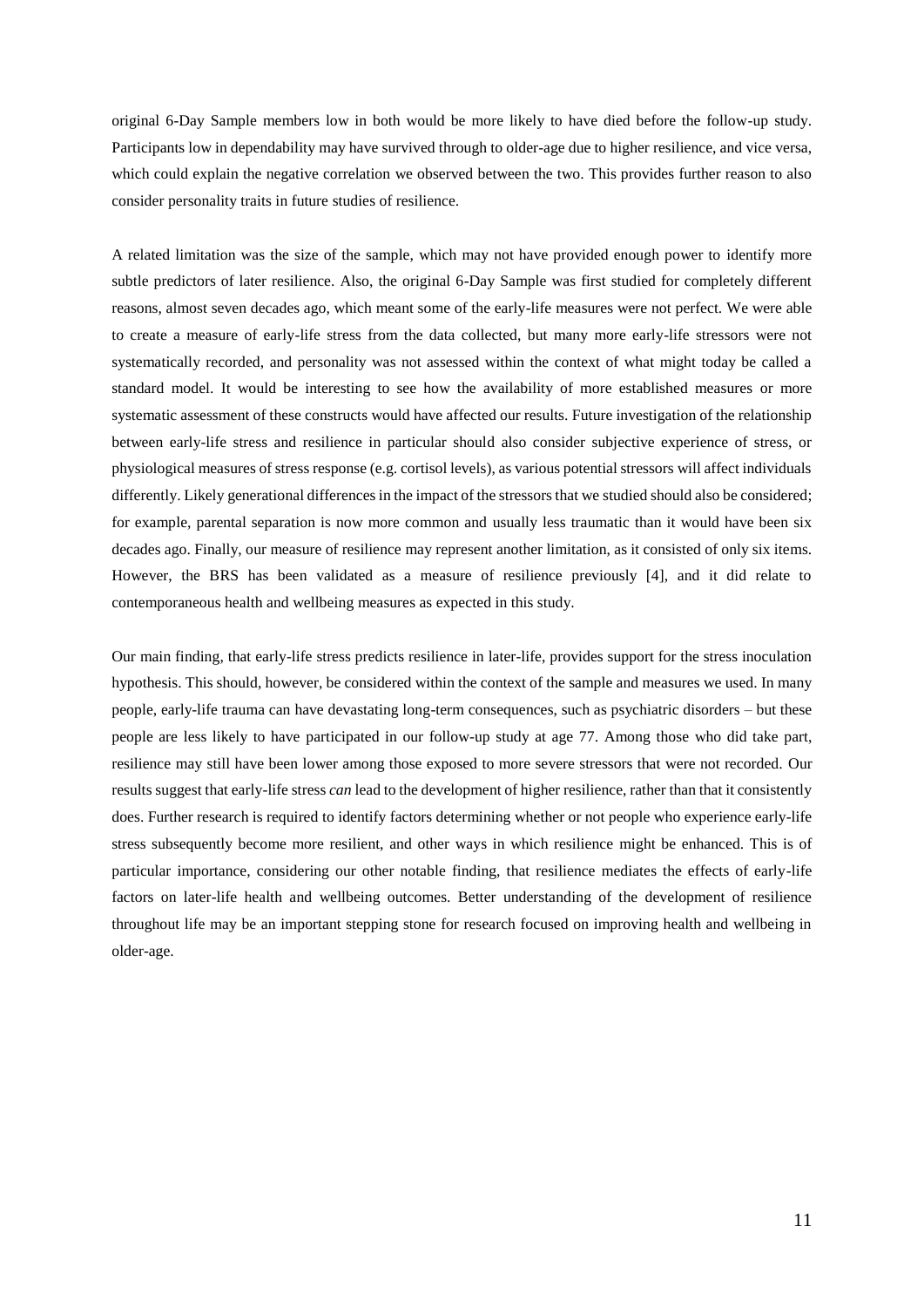## **Author statements**

On behalf of all authors, the corresponding author states that there is no conflict of interest.

The 6-Day Sample follow-up study was approved by the Scotland A Research Ethics Committee (ref. 12-SS-0024) and conducted in accordance with the Declaration of Helsinki.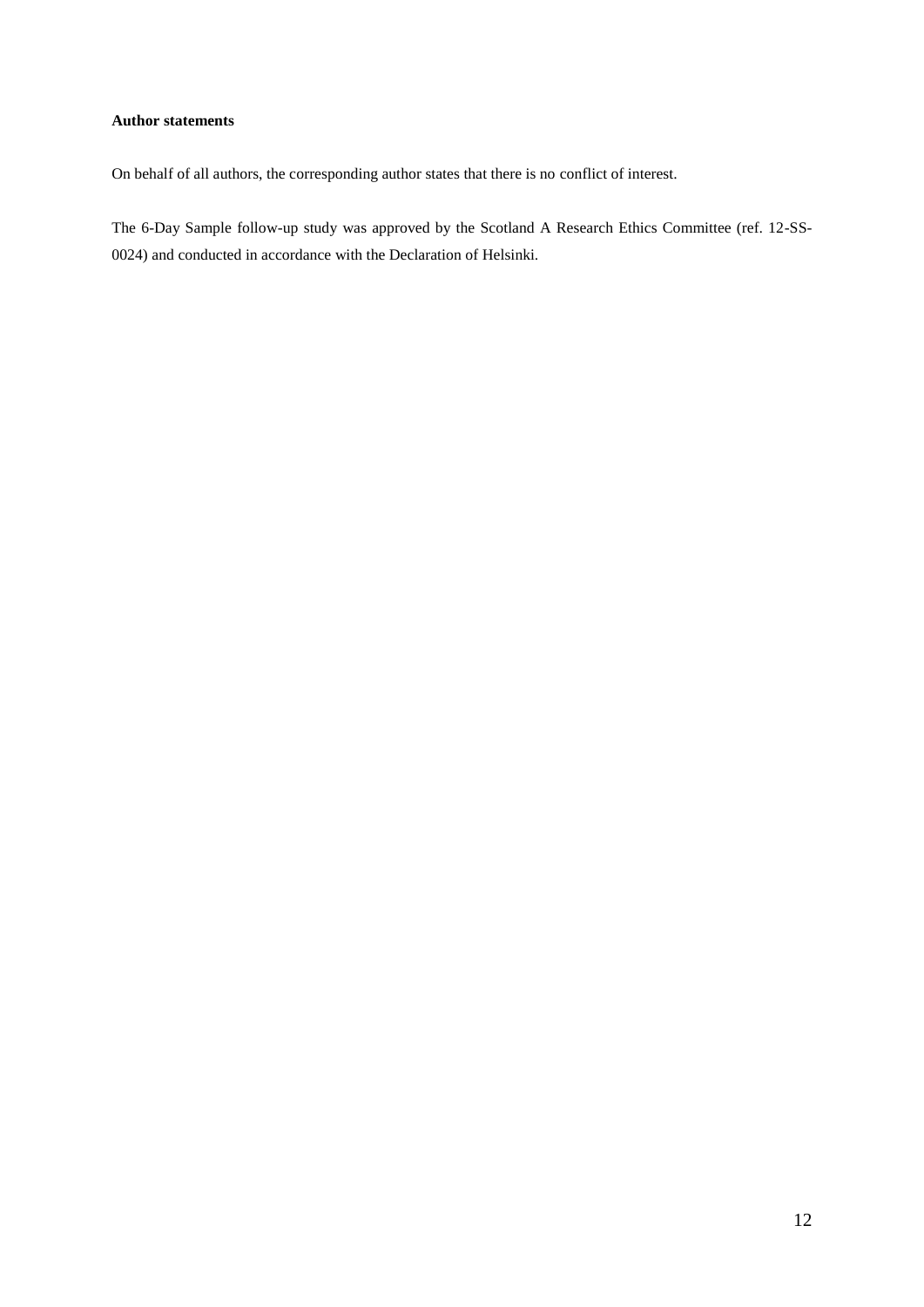#### **References**

- 1. Luthar SS, Cicchetti D, Becker B (2000). The construct of resilience: a critical evaluation and guidelines for future work. Child Dev, 71: 543-562.
- 2. Windle G, Bennett KM, Noyes J (2011). A methodological review of resilience measurement scales. Health Qual Life Outcomes, 9: 8.
- 3. Rutten BPF, Hammels C, Geschwind N, Menne-Lothmann C, Pishva E, Schruers K, van den Hove D, Kenis G, van Os J, Wichers M (2013). Resilience in mental health: linking psychological and neurobiological perspectives. Acta Psychiatr Scand, 128: 3-20.
- 4. Smith BW, Dalen J, Wiggins K, Tooley E, Christopher P, Bernard J (2008). The Brief Resilience Scale: assessing the ability to bounce back. Int J Behav Med, 15: 194-200.
- 5. Nygren B, Aléx L, Jonsén E, Gustafson Y, Norberg A, Lundman B (2005). Resilience, sense of coherence, purpose in life and self-transcendence in relation to perceived physical and mental health among the oldest old. Aging Ment Health, 9: 354-362.
- 6. Taylor MK, Pietrobon R, Taverniers J, Leon MR, Fern BJ (2013). Relationships of hardiness to physical and mental health status in military men: a test of mediated effects. J Behav Med, 36: 1-9.
- 7. Seok J-H, Lee K-U, Kim Won, Lee S-H, Kang E-H, Ham B-J, Yang J-C, Chae J-H (2012). Image of early-life stress and resilience on patients with major depressive disorder. Yonsei Med J, 53: 1093-1098.
- 8. Sullivan KA, Edmed SL, Allan AC, Smith SS, Karlsson LJ (2015). The role of psychological resilience and mTBI as predictors of postconcussional syndrome symptomatology. Rehabil Psychol, 60: 147-154.
- 9. Campbell-Sills L, Cohan SL, Stein MB (2006). Relationship of resilience to personality, coping, and psychiatric symptoms in young adults. Behav Res Ther, 44: 585-599.
- 10. Nakaya M, Oshio A, Kaneko H (2006). Correlations for Adolescent Resilience Scale with big five personality traits. Psychol Rep, 98: 927-930.
- 11. Friborg O, Barlaug D, Martinussen M, Rosenvinge JH, Hjemdal O (2005). Resilience in relation to personality and intelligence. Int J Methods Psychiatr Res, 14: 29-42.
- 12. Eley DS, Cloninger CR, Walters L, Laurence C, Synnott R, Wilkinson D (2013). The relationship between resilience and personality traits in doctors: implications for enhancing well being. PeerJ, 1: e216.
- 13. Lee HS, Brown SL, Mitchell MM, Schiraldi GR (2008). Correlates of resilience in the face of adveristy for Korean women immigrating to the US. J Immigr Minor Health, 10: 415-422.
- 14. Wyman PA, Cowen EL, Work WC, Parker GR (1991). Developmental and family milieu correlates of resilience in urban children who have experienced major life stress. Am J Community Psychol, 19: 405- 426.
- 15. Hamdan-Mansour AM, Azzeghaiby SN, Alzoghaibi IN, Al Badawi TH, Nassar OS, Shaheen AM (2014). Correlates of Resilience among University Students. Am J Nurs Res, 2: 74-79.
- 16. Martin P, Martin M (2002). Proximal and distal influences on development: the model of developmental adaptation. Dev Rev, 22: 78-96.
- 17. Lyons DM, Parker KJ, Katz M, Schatzberg AF (2009). Developmental cascades linking stress inoculation, arousal regulation, and resilience. Front Behav Neurosci, 3: 32.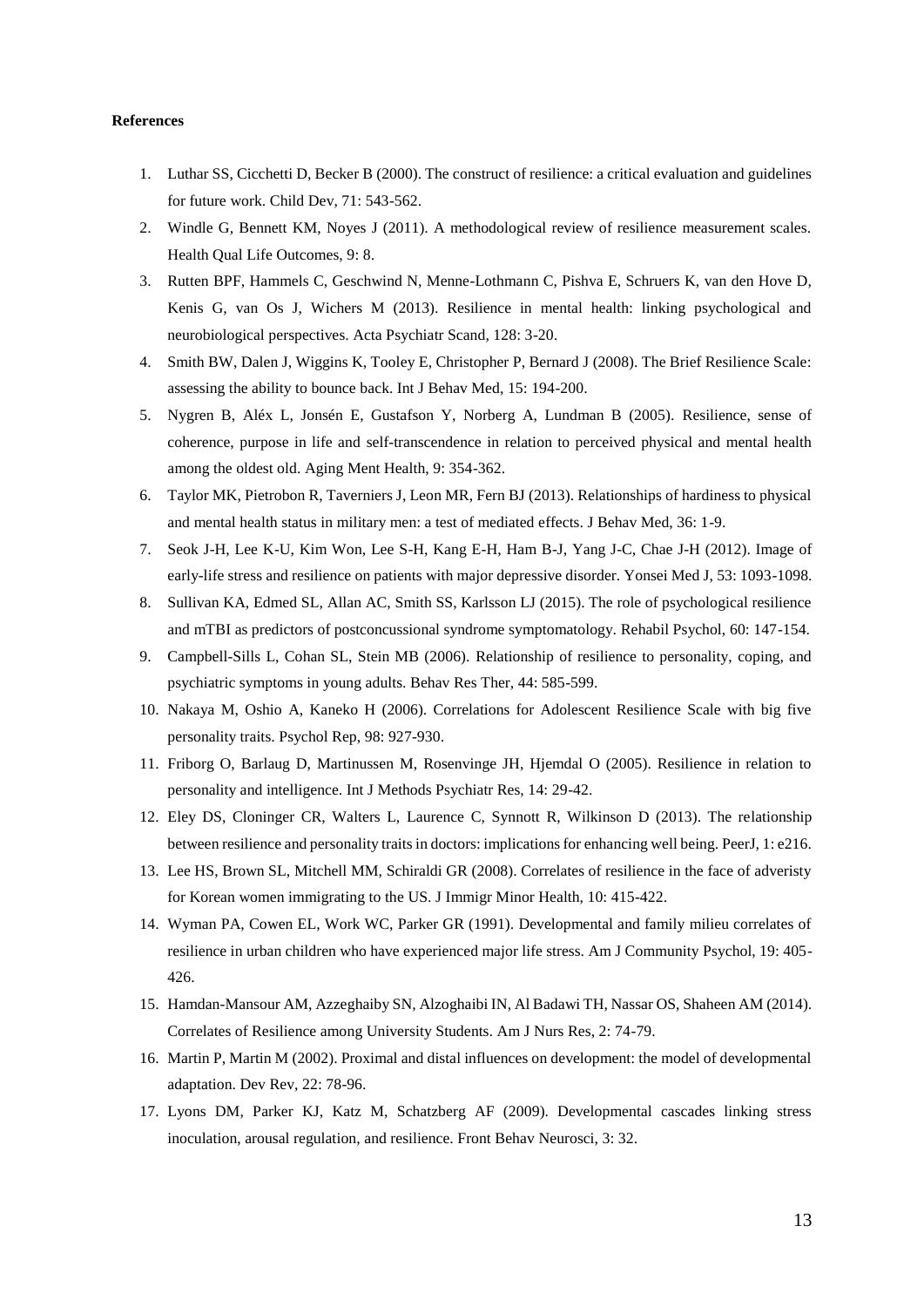- 18. Lyons DM, Parker KJ, Schatzberg AF (2010). Animal models of early life stress: implications for understanding resilience. Dev Psychobiol, 52: 616-624.
- 19. Shapero BG, Hamilton JL, Stange JP, Liu RT, Abramson LY, Alloy LB (2015). Moderate childhood stress buffers against depressive response to proximal stressors: a multi-wave prospective study of early adolescents. J Abnorm Child Psychol, doi:10.1007/s10802-015-0021-z.
- 20. Dienes KA, Hammen C, Henry RM, Cohen AN, Daley SE (2006). The stress sensitization hypothesis: understanding the course of bipolar disorder. J Affect Disord, 95: 43-49.
- 21. Espejo EP, Hammen CL, Connolly NP, Brennan PA, Najman JM, Bor W (2007). Stress sensitization and adolescent depressive severity as a function of childhood adversity: a link to anxiety disorders. J Abnorm Child Psychol, 35: 287-299.
- 22. Middlebrooks JS, Audage NC (2008). The Effects of Childhood Stress on Health Across the Lifespan. Atlanta, GA: Centers for Disease Control and Prevention, National Center for Injury Prevention and Control.
- 23. Maxwell J (1969). Sixteen Years On: A Follow-up of the 1947 Scottish Survey. London: University of London Press.
- 24. Deary IJ, Batty GD, Pattie A, Gale CR (2008). More intelligent, more dependable children live longer. Psychol Sci, 19: 874-880.
- 25. Deary IJ, Brett CE (2015). Predicting and retrodicting intelligence between childhood and old age in the 6-Day Sample of the Scottish Mental Survey 1947. Intelligence, 50: 1-9.
- 26. Scottish Council for Research in Education (1949). The Trend of Scottish Intelligence: A Comparison of the 1947 and 1932 Surveys of the Intelligence of Eleven-Year-Old Pupils. London: University of London Press.
- 27. MacPherson JS (1958). Eleven Year Olds Grow Up. London: University of London Press.
- 28. Brett CE, Deary IJ (2014). Realising health data linkage from a researcher's perspective: following up the 6-Day Sample of the Scottish Mental Survey 1947. Longitud Life Course Stud, 5: 283-298.
- 29. Johnson W, Brett CE, Calvin C, Deary IJ (2016). Childhood characteristics and participation in Scottish Mental Survey 1947 6-Day Sample follow-ups: implications for participation in aging studies. Intelligence, *in press*.
- 30. Scottish Council for Research in Education (1933). The Intelligence of Scottish Children: A National Survey of an Age Group. London: University of London Press.
- 31. Terman, L. M., & Merrill, M. A. (1937). Measuring Intelligence: A Guide to the Administration of the New Revised Stanford-Binet Tests of Intelligence. London: George G. Harrap and Company Ltd.
- 32. Terman, L. M. (1925). Genetic Studies of Genius, Volume I: Mental and Physical Traits of a Thousand Gifted Children. Stanford, CA: Stanford University Press.
- 33. General Register Office (1956). Census 1951: Classification of Occupations. London: Her Majesty's Stationery Office.
- 34. Knight R (1967). Changes in the occupational structure of the working population. J Royal Stat Soc A, 130: 408-422.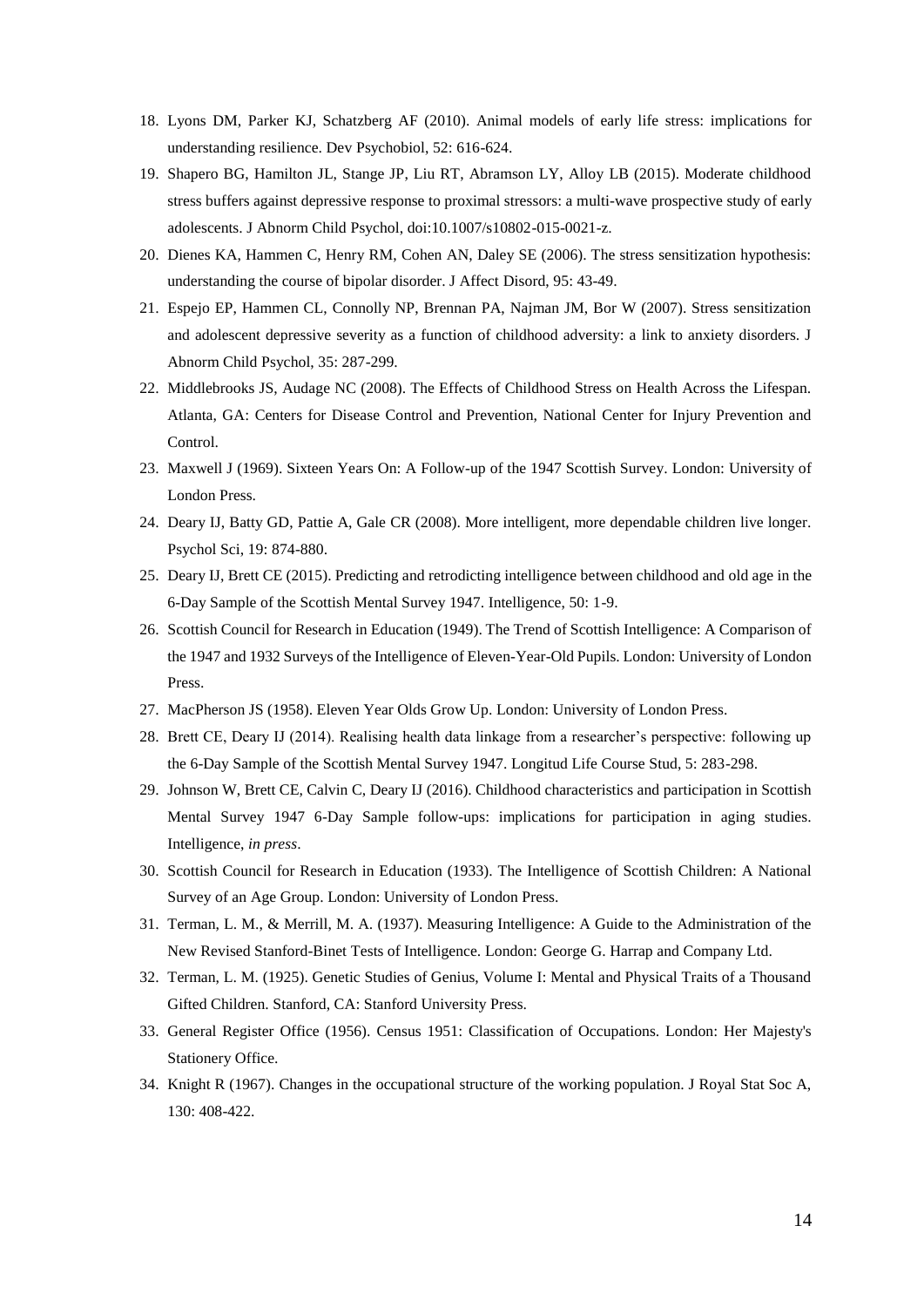- 35. Brown D, Benzeval M, Gayle V, Macintyre S, O'Reilly D, Leyland AH (2008). Childhood residential mobility and health in late adolescence and adulthood: findings from the West of Scotland Twenty-07 Study. J Epidemiol Community Health, 66: 942-950.
- 36. Gruman DH, Harachi TW, Abbott RD, Catalano RF, Fleming CB (2008). Longitudinal effects of student mobility on three dimensions of elementary school engagement. Child Dev, 79: 1833-1852.
- 37. Townsend P (1962). The Last Refuge. London: Routledge & Kegan Paul.
- 38. Zigmond AS, Snaith RP (1983). The Hospital Anxiety and Depression Scale. Acta Psychiatr Scand, 67: 361-370.
- 39. Tennant R, Hiller L, Fishwick R, Platt S, Joseph S, Weich S, Parkinson J, Secker J, Stewart-Brown S (2007). The Warwick-Edinburgh Mental Well-being Scale (WEMWBS): development and UK validation. Health Qual Life Outcomes, 5: 63.
- 40. Nelson HE, Willison JR (1991). National Adult Reading Test (NART) Test Manual (Part II). Windsor, UK: NFER-Nelson.
- 41. Raven JC (1938). Progressive Matrices. London: H. K. Lewis and Co.
- 42. Baron RM, Kenny DA (1986). The moderator-mediator variable distinction in social psychological research: conceptual, strategic, and statistical considerations. J Pers Soc Psychol, 51: 1173-1182.
- 43. Harris MA, Brett CE, Johnson W, Deary IJ (2016). Personality stability from age 14 to age 77 years. Psych Aging, *in revision*.
- 44. Heim C, Nemeroff CB (2001). The role of childhood trauma in the neurobiology of mood and anxiety disorders: preclinical and clinical studies. Biol Psychiatry, 49: 1023-1039.
- 45. Teicher MH, Andersen SL, Polcari A, Anderson CM, Navalta CP (2002). Developmental neurobiology of childhood stress and trauma. Psychiatr Clin North Am, 25: 397-426.
- 46. McLaughlin KA, Conron KJ, Koenen KC, Gilman SE (2010). Childhood adversity, adult stressful life events, and risk of past-year psychiatric disorder: a test of the stress sensitization hypothesis in a population-based sample of adults.
- 47. Brietzke E, Kauer Sant'anna M, Jackowski A, Grassi-Oliveira R, Bucker J, Zugman A, Mansur RB, Bressan RA (2012). Impact of childhood stress on psychopathology. Rev Bras Psiquiatr, 34: 480-488.
- 48. Bonanno GA (2004). Loss, trauma, and human resilience: have we underestimated the human capacity to thrive after extremely aversive events? Am Psychol, 59: 20-28.
- 49. Levine (1962). The effects of infantile experience on adult behavior. In Bachrach AJ (ed.). Experimental foundations of clinical psychology. New York: Basic Books. p139-169.
- 50. Cicchetti D, Rogosch FA (2007). Personality, adrenal steroid hormones, and resilience in maltreated children: a multi-level perspective. Dev Psychopathol, 19: 787-809.
- 51. Fontana D, Abouserie R (1993). Stress levels, gender and personality factors in teachers. Br J Educ Psychol, 63: 261-270.
- 52. McFarlane A, Clark CR, Bryant RA, Williams LM, Niaura R, Paul RH, Hitsman BL, Stroud L, Alexander DM, Gordon E (2005). The impact of early life stress on psychophysiological, personality and behavioral measures in 740 non-clinical subjects. J Integr Neurosci, 4: 27-40.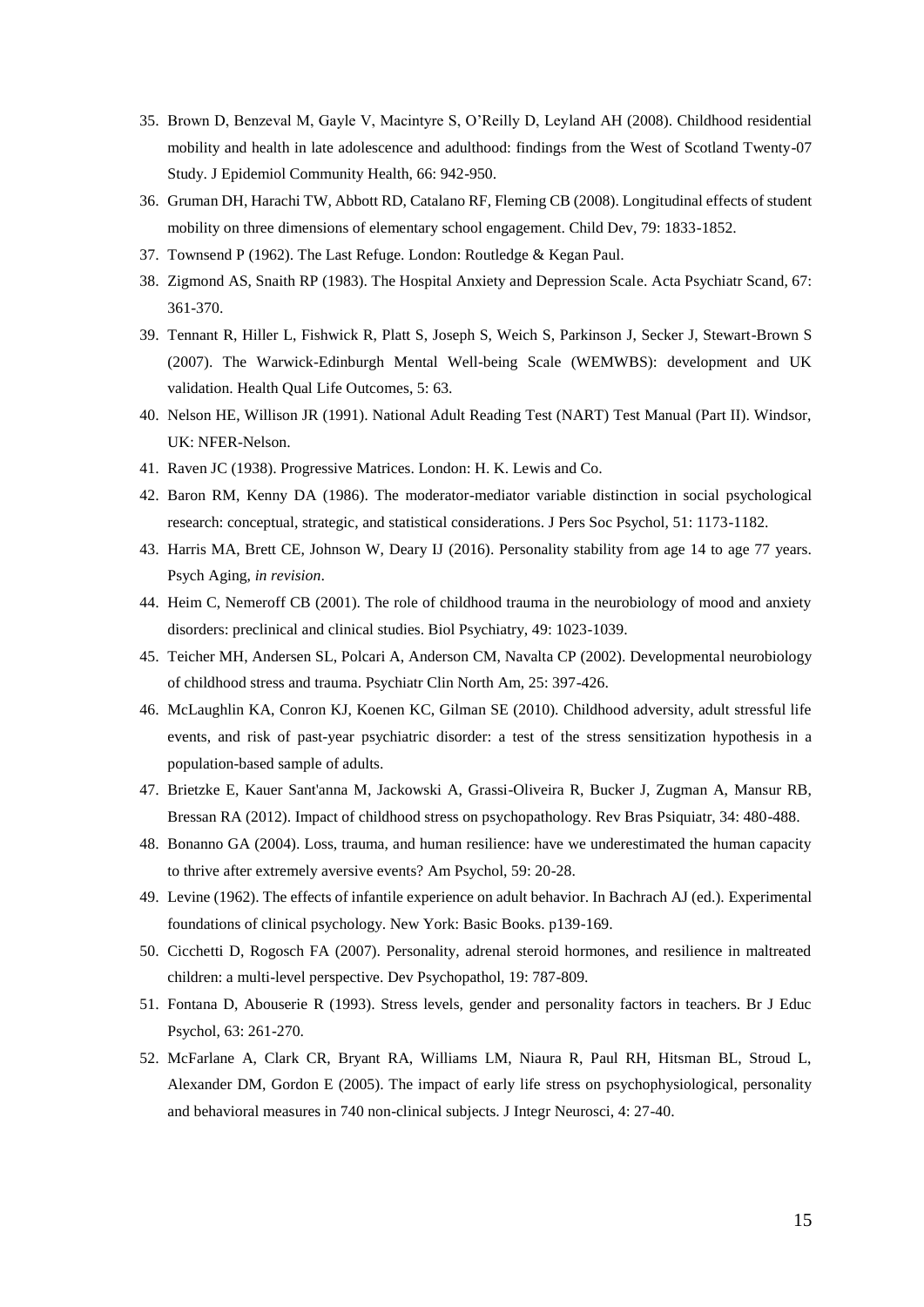- 53. Peng L, Zhang J, Li M, Li P, Zhang Y, Zuo X, Miao Y, Xu Y (2012). Negative life events and mental health of Chinese medical students: The effect of resilience, personality and social support. Psychiatry Res, 196: 138-141.
- 54. Kroenke K, Spitzer RL, Williams JB, Linzer M, Hahn SR, deGruy FV 3rd, Brody D (1994). Physical symptoms in primary care. Predictors of psychiatric disorders and functional impairment. Arch Fam Med, 3: 774-779.
- 55. Choi S, Lee S, Matejkowski J, Baek YM (2014). The relationships among depression, physical health conditions and healthcare expenditures for younger and older Americans. J Ment Health, 23: 140-145.
- 56. Golden J, Conroy RM, Bruce I, Denihan A, Greene E, Kirby M, Lawlor BA (2009). Loneliness, social support networks, mood and wellbeing in community-dwelling elderly. Int J Geriatr Psychiatry, 24: 694- 700.
- 57. Beekman ATF, Penninx BWJH, Deeg DJH, de Beurs E, Geerlings SW, van Tilburg W (2002). The impact of depression on the well-being, disability and use of services in older adults: a longitudinal perspective. Acta Psychiatrica Scandinavica, 105: 20–27.
- 58. Fees BS, Martin P, Poon LW (1999). A model of loneliness in older adults. J Gerontol B Psychol Sci Soc Sci, 54B: P231-P239.
- 59. Zeng Y, Shen K (2010). Resilience significantly contributes to exceptional longevity. Curr Gerontol Geriatr Res, 2010: 525693.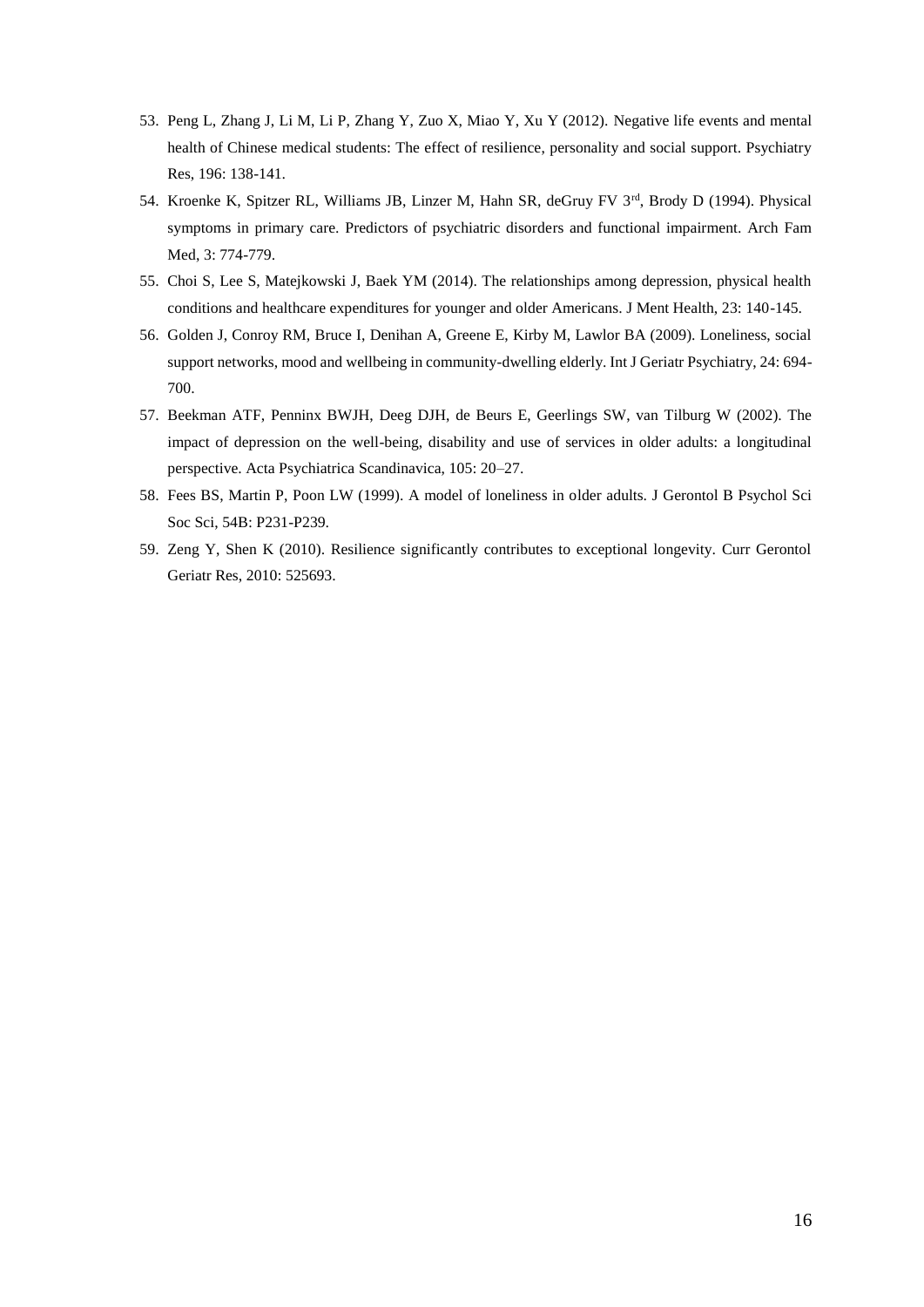*Descriptive statistics for participants in each stage of the study*

|                     | SMS1947         |           | 6-Day Sample |           | Followed up |           | Tel. interviewed |           |
|---------------------|-----------------|-----------|--------------|-----------|-------------|-----------|------------------|-----------|
|                     | Mean            | <b>SD</b> | Mean         | <b>SD</b> | Mean        | <b>SD</b> | Mean             | <b>SD</b> |
| ${\bf N}$           | 70,805          |           | 1,208        |           | 171         |           | 129              |           |
| Sex (M/F)           | 35,809 / 34,996 |           | 590 / 618    |           | 82/89       |           | 59/70            |           |
| Age                 | 10.9            | .29       | 10.9         | .28       | 76.7        | .40       | 77.1             | .34       |
| Early life          |                 |           |              |           |             |           |                  |           |
| MHT score           | 36.9            | 15.8      | 37.4         | 15.8      | 48.1        | 11.6      | 49.2             | 11.4      |
| SB IQ               |                 |           | 102.6        | 20.1      | 115.7       | 19.7      | 118.7            | 19.1      |
| Dependability       |                 |           | 9.4          | 2.2       | 10.3        | 2.2       | 10.5             | $2.2\,$   |
| Childhood illnesses |                 |           | 0.39         | 0.68      | 0.47        | 0.75      | 0.45             | 0.76      |
| Social class        |                 |           | 3.37         | 0.97      | 3.11        | 1.02      | 3.06             | 1.00      |
| Family size         |                 |           | 3.76         | 2.28      | 3.16        | 1.77      | 3.02             | 1.64      |
| Birth order         |                 |           | 2.41         | 1.76      | 2.08        | 1.43      | 2.08             | 1.40      |
| Home occupancy      |                 |           | 1.70         | 0.76      | 1.42        | 0.67      | 1.39             | 0.62      |
| Home & school moves |                 |           | 3.84         | 2.12      | 3.82        | 2.04      | 3.78             | 2.02      |
| Childhood stressors |                 |           |              |           | 0.18        | 0.42      | 0.19             | 0.43      |
| EA stressors        |                 |           |              |           | 0.49        | 0.65      | 0.50             | 0.67      |
| Later life          |                 |           |              |           |             |           |                  |           |
| Resilience          |                 |           |              |           | 21.7        | 4.2       | 22.1             | 4.4       |
| Health conditions   |                 |           |              |           | 3.13        | 1.83      | 3.15             | 1.79      |
| Medications         |                 |           |              |           | 4.14        | 3.06      | 3.87             | 3.02      |
| <b>HADS</b>         |                 |           |              |           | 7.31        | 4.27      | 6.90             | 4.37      |
| <b>WEMWBS</b>       |                 |           |              |           | 54.7        | 7.0       | 55.2             | 6.4       |
| Loneliness          |                 |           |              |           | 0.76        | 0.91      | 0.61             | 0.91      |
| <b>NART</b>         |                 |           |              |           |             |           | 35.1             | $8.0\,$   |
| <b>RSPM</b>         |                 |           |              |           |             |           | 33.7             | 7.4       |

*Note.* SMS1947 = Scottish Mental Survey of 1947; MHT = Moray House Test; SB IQ = Stanford Binet intelligence quotient; EA = early-adulthood; HADS = Hospital Anxiety and Depression Scale; WEMWBS = Warwick-Edinburgh Mental Well-Being Scale; NART = National Adult Reading Test; RSPM = Raven's Standard Progressive Matrices. Participants who reported a diagnosis of dementia were excluded from the two later subsamples.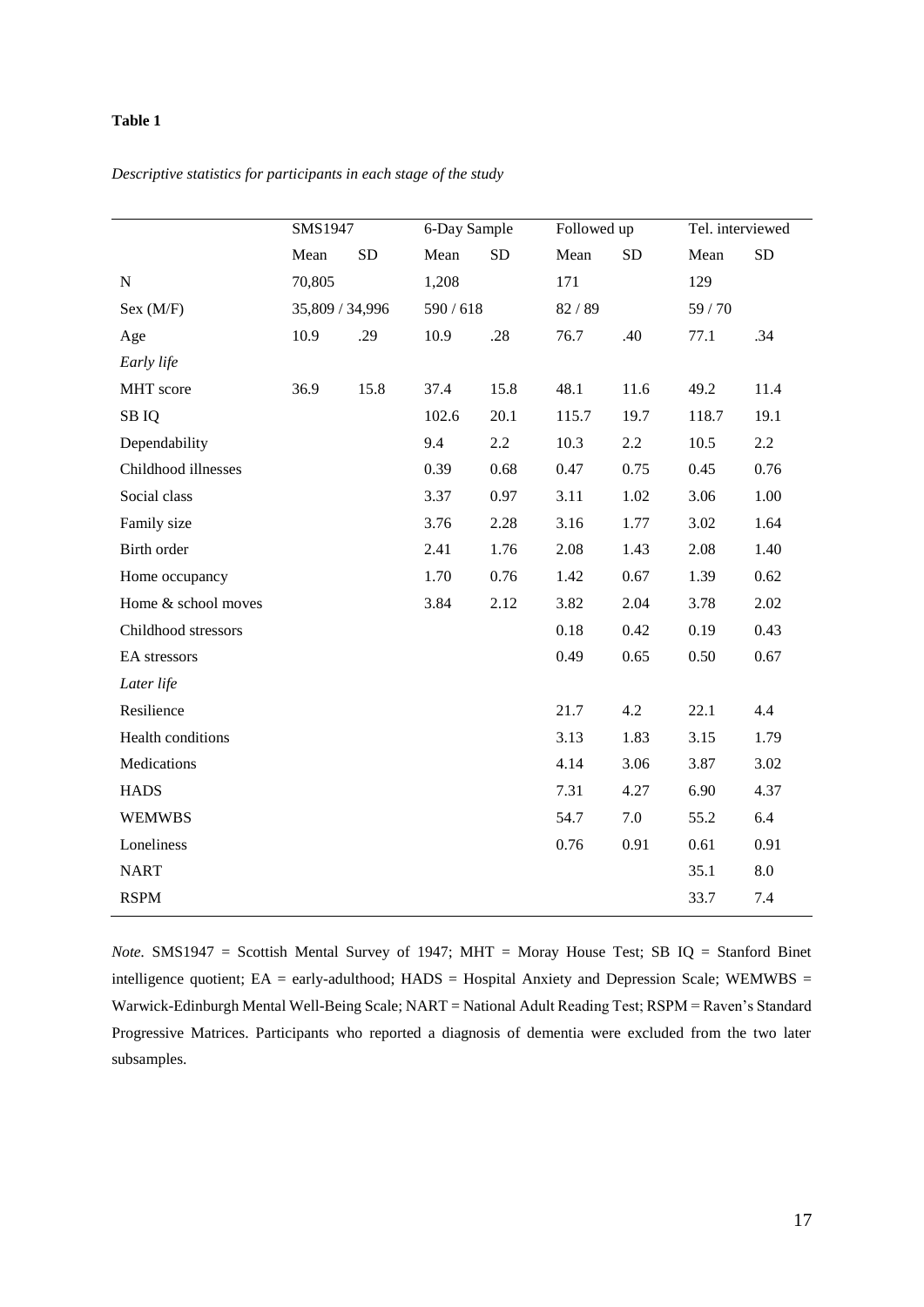| Predictor                 | Bivariate    |      | Multivariate |      |      |
|---------------------------|--------------|------|--------------|------|------|
|                           | $\mathbf{r}$ | p    | $\beta$      | SE   | p    |
| SB IQ                     | .12          | .130 |              |      |      |
| <b>MHT IQ</b>             | .10          | .218 |              |      |      |
| Dependability             | $-.18$       | .021 | $-.13$       | .076 | .085 |
| Childhood illnesses       | $-.16$       | .034 | $-.18$       | .074 | .018 |
| Social class              | .05          | .517 |              |      |      |
| Family size               | $-.04$       | .625 |              |      |      |
| Birth order               | $-.10$       | .186 |              |      |      |
| Home occupancy            | .11          | .149 |              |      |      |
| Home/school moves         | $-.11$       | .174 |              |      |      |
| Childhood stressors       | .16          | .034 | .19          | .075 | .012 |
| Early-adulthood stressors | .14          | .062 | .15          | .077 | .052 |
| Early-life stressors      | .23          | .003 | .21          | .076 | .008 |

*Early-life predictors of resilience in older age* 

*Note.* SB = Stanford-Binet; IQ = intelligence quotient; MHT = Moray House Test. Multivariate results were derived from a generalised linear model including all predictors showing a bivariate association of p<.1. The combined total of early-life stressors was modelled separately from the contributing totals of childhood and earlyadulthood stressors. Significant results at p<.05 (without correcting for multiple comparisons) are highlighted in bold.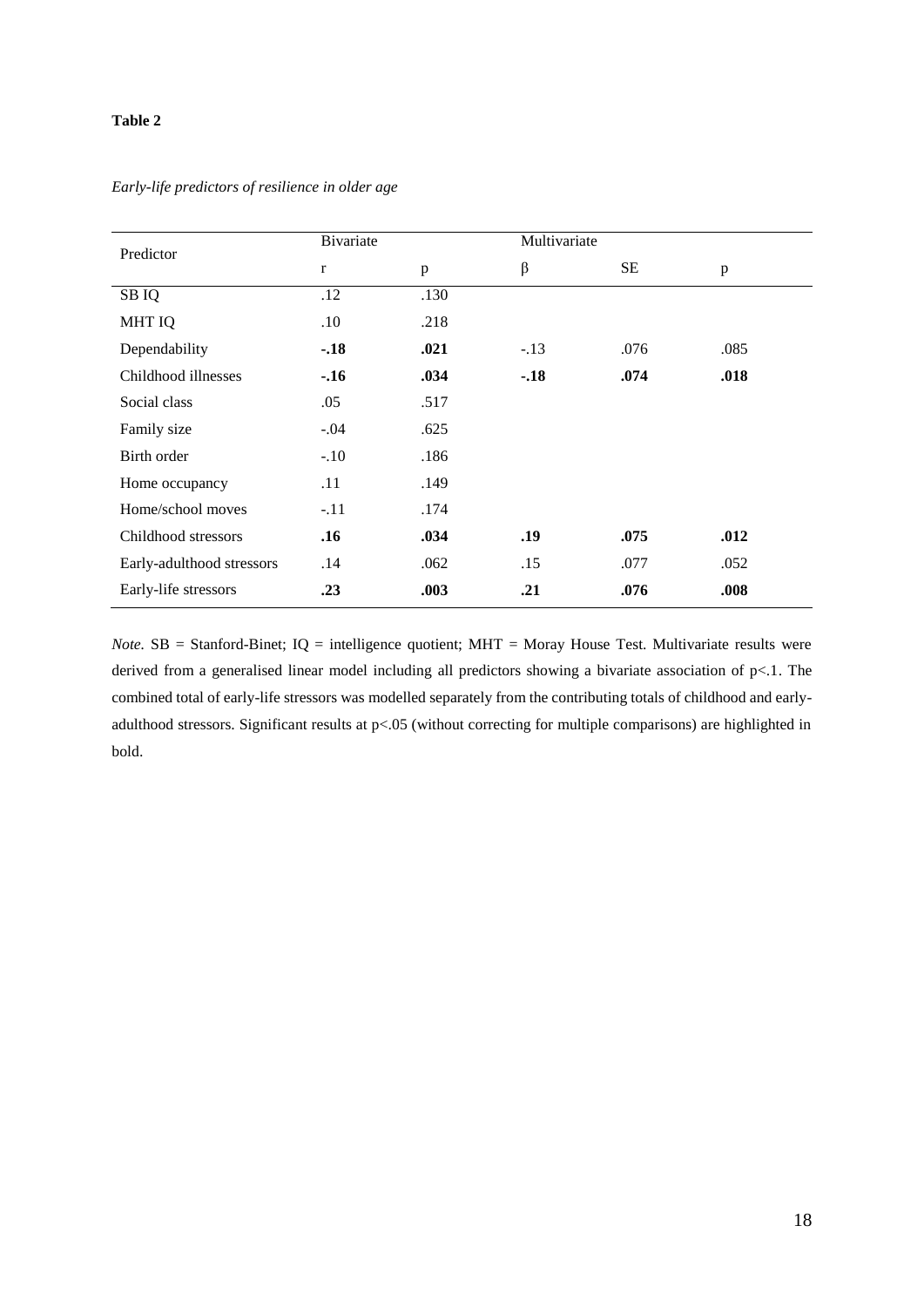## *Correlates of resilience in older age*

| Correlate        | Bivariate |         | Multivariate |      |      |  |
|------------------|-----------|---------|--------------|------|------|--|
|                  | r         | p       | β            | SE   | p    |  |
| Older-age health | .25       | .005    | $-.01$       | .097 | .911 |  |
| <b>HADS</b>      | $-.46$    | $-.001$ | $-.32$       | .109 | .004 |  |
| <b>WEMWBS</b>    | .41       | $-.001$ | .14          | .102 | .180 |  |
| Loneliness       | $-.23$    | .003    | $-.10$       | .089 | .249 |  |
| <b>NART</b>      | .13       | .138    |              |      |      |  |
| <b>RSPM</b>      | .07       | .436    |              |      |      |  |
| Cognitive change | .00       | .991    |              |      |      |  |

*Note.* HADS = Hospital Anxiety and Depression Scale; WEMWBS = Warwick-Edinburgh Mental Well-Being Scale; NART = National Adult Reading Test; RSPM = Raven's Standard Progressive Matrices. Multivariate results were derived from a generalised linear model including all correlates showing a bivariate association of p<.1. Significant results at p<.05 (without correcting for multiple comparisons) are highlighted in bold.